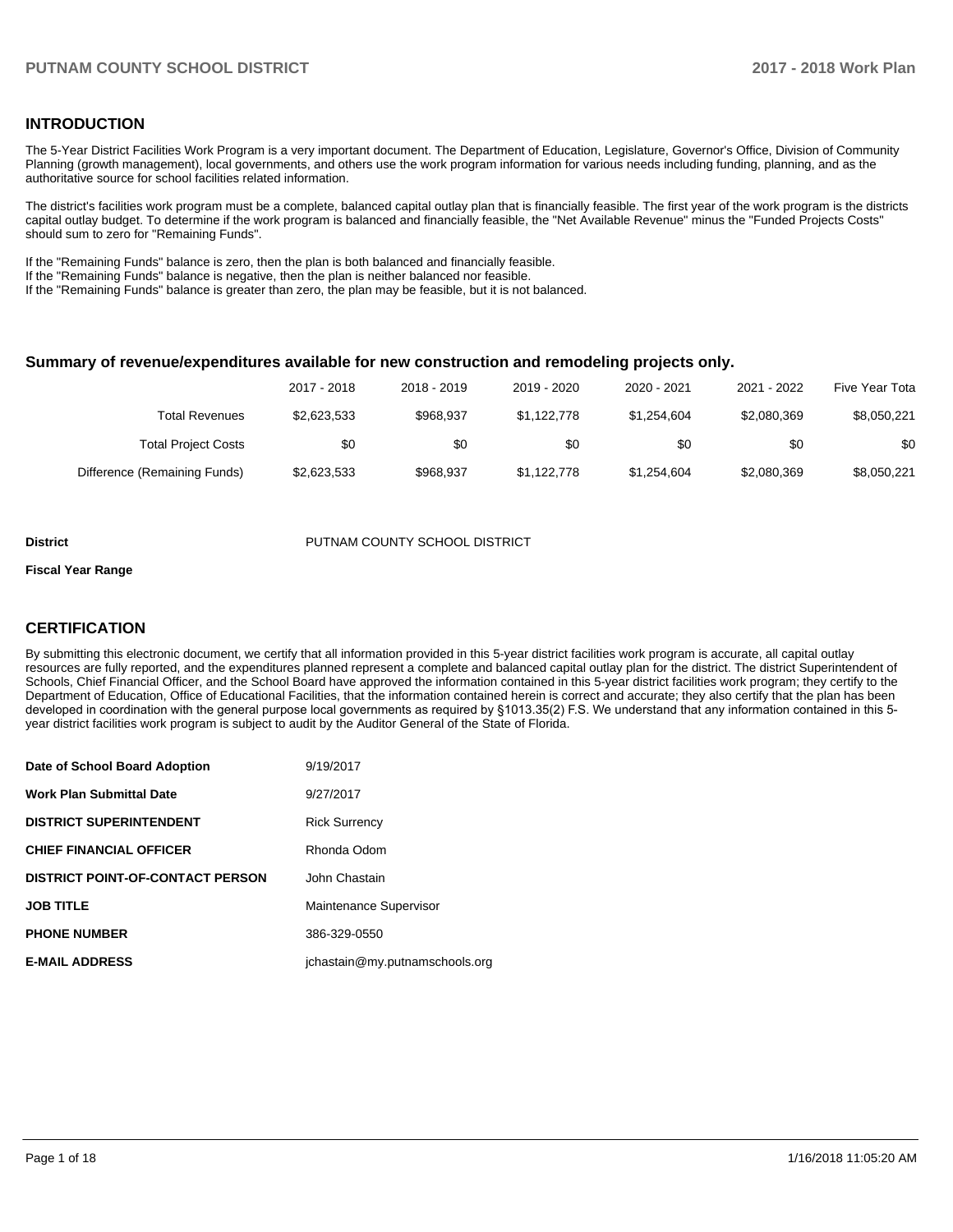# **Expenditures**

## **Expenditure for Maintenance, Repair and Renovation from 1.50-Mills and PECO**

Annually, prior to the adoption of the district school budget, each school board must prepare a tentative district facilities work program that includes a schedule of major repair and renovation projects necessary to maintain the educational and ancillary facilities of the district.

|                                                                                                                                                                                                                                                                                                                                                                                                                                                                                                                                                                                                                                                                                                                                         | Item                                                                                                                                                                                                                                                                                                                                                                                                                                                                                                                                                                                                                                                                                                                                    | 2017 - 2018<br><b>Actual Budget</b> | 2018 - 2019<br>Projected | 2019 - 2020<br>Projected | 2020 - 2021<br>Projected | 2021 - 2022<br>Projected | Total       |  |  |
|-----------------------------------------------------------------------------------------------------------------------------------------------------------------------------------------------------------------------------------------------------------------------------------------------------------------------------------------------------------------------------------------------------------------------------------------------------------------------------------------------------------------------------------------------------------------------------------------------------------------------------------------------------------------------------------------------------------------------------------------|-----------------------------------------------------------------------------------------------------------------------------------------------------------------------------------------------------------------------------------------------------------------------------------------------------------------------------------------------------------------------------------------------------------------------------------------------------------------------------------------------------------------------------------------------------------------------------------------------------------------------------------------------------------------------------------------------------------------------------------------|-------------------------------------|--------------------------|--------------------------|--------------------------|--------------------------|-------------|--|--|
| <b>HVAC</b>                                                                                                                                                                                                                                                                                                                                                                                                                                                                                                                                                                                                                                                                                                                             |                                                                                                                                                                                                                                                                                                                                                                                                                                                                                                                                                                                                                                                                                                                                         | \$225,000                           | \$200,000                | \$300,000                | \$400,000                | \$250,000                | \$1,375,000 |  |  |
| Locations: BROWNING PEARCE ELEMENTARY (NEW), BROWNING PEARCE ELEMENTARY (OLD), C H PRICE MIDDLE, C.L. Overturf sixth Grade<br>Center, CRESCENT CITY JUNIOR SENIOR HIGH, DISTRICT RESOURCE CENTER, ELEANOR H MILLER SCHOOL, GEORGE C. MILLER<br>INTERMEDIATE, INTERLACHEN ELEMENTARY, INTERLACHEN SENIOR HIGH, JAMES A LONG ELEMENTARY, KELLEY SMITH<br>ELEMENTARY, MELLON ELEMENTARY, MELROSE ELEMENTARY, MIDDLETON BURNEY ELEMENTARY, NORTH EAST FLORIDA<br>EDUCATION CONSORTIUM, OCHWILLA ELEMENTARY, PALATKA SENIOR HIGH, PUTNAM SUPERINTENDENT'S OFFICE (OLD), Q I<br>ROBERTS MIDDLE, ROBERT H JENKINS JR MIDDLE, SCHOOL MAINTENANCE, WILLIAM D MOSELEY ELEMENTARY (OLD), William D.<br>Moseley Elementary (NEW) (aka River Breeze) |                                                                                                                                                                                                                                                                                                                                                                                                                                                                                                                                                                                                                                                                                                                                         |                                     |                          |                          |                          |                          |             |  |  |
| Flooring                                                                                                                                                                                                                                                                                                                                                                                                                                                                                                                                                                                                                                                                                                                                |                                                                                                                                                                                                                                                                                                                                                                                                                                                                                                                                                                                                                                                                                                                                         | \$50,000                            | \$20,000                 | \$20,000                 | \$0 <sub>1</sub>         | \$75,000                 | \$165,000   |  |  |
|                                                                                                                                                                                                                                                                                                                                                                                                                                                                                                                                                                                                                                                                                                                                         | Locations: BROWNING PEARCE ELEMENTARY (NEW), BROWNING PEARCE ELEMENTARY (OLD), C H PRICE MIDDLE, C.L. Overturf sixth Grade<br>Center, CRESCENT CITY JUNIOR SENIOR HIGH, DISTRICT RESOURCE CENTER, ELEANOR H MILLER SCHOOL, GEORGE C. MILLER<br>INTERMEDIATE, INTERLACHEN ELEMENTARY, INTERLACHEN SENIOR HIGH, JAMES A LONG ELEMENTARY, KELLEY SMITH<br>ELEMENTARY, MELLON ELEMENTARY, MELROSE ELEMENTARY, MIDDLETON BURNEY ELEMENTARY, NORTH EAST FLORIDA<br>EDUCATION CONSORTIUM, OCHWILLA ELEMENTARY, PALATKA SENIOR HIGH, PUTNAM SUPERINTENDENT'S OFFICE (OLD), Q I<br>ROBERTS MIDDLE, ROBERT H JENKINS JR MIDDLE, SCHOOL MAINTENANCE, WILLIAM D MOSELEY ELEMENTARY (OLD), William D.<br>Moseley Elementary (NEW) (aka River Breeze) |                                     |                          |                          |                          |                          |             |  |  |
| Roofing                                                                                                                                                                                                                                                                                                                                                                                                                                                                                                                                                                                                                                                                                                                                 |                                                                                                                                                                                                                                                                                                                                                                                                                                                                                                                                                                                                                                                                                                                                         | \$225.000                           | \$225,000                | \$200,000                | \$400.000                | \$225,000                | \$1,275,000 |  |  |
|                                                                                                                                                                                                                                                                                                                                                                                                                                                                                                                                                                                                                                                                                                                                         | Locations: BROWNING PEARCE ELEMENTARY (NEW), BROWNING PEARCE ELEMENTARY (OLD), C H PRICE MIDDLE, C.L. Overturf sixth Grade<br>Center, CRESCENT CITY JUNIOR SENIOR HIGH, DISTRICT RESOURCE CENTER, ELEANOR H MILLER SCHOOL, GEORGE C. MILLER<br>INTERMEDIATE, INTERLACHEN ELEMENTARY, INTERLACHEN SENIOR HIGH, JAMES A LONG ELEMENTARY, KELLEY SMITH<br>ELEMENTARY, MELLON ELEMENTARY, MELROSE ELEMENTARY, MIDDLETON BURNEY ELEMENTARY, NORTH EAST FLORIDA<br>EDUCATION CONSORTIUM, OCHWILLA ELEMENTARY, PALATKA SENIOR HIGH, PUTNAM SUPERINTENDENT'S OFFICE (OLD), Q I<br>ROBERTS MIDDLE, ROBERT H JENKINS JR MIDDLE, SCHOOL MAINTENANCE, WILLIAM D MOSELEY ELEMENTARY (OLD), William D.<br>Moseley Elementary (NEW) (aka River Breeze) |                                     |                          |                          |                          |                          |             |  |  |
| Safety to Life                                                                                                                                                                                                                                                                                                                                                                                                                                                                                                                                                                                                                                                                                                                          |                                                                                                                                                                                                                                                                                                                                                                                                                                                                                                                                                                                                                                                                                                                                         | \$56,000                            | \$66,000                 | \$71,000                 | \$0                      | \$15,000                 | \$208,000   |  |  |
| Locations:                                                                                                                                                                                                                                                                                                                                                                                                                                                                                                                                                                                                                                                                                                                              | BROWNING PEARCE ELEMENTARY (NEW), BROWNING PEARCE ELEMENTARY (OLD), C H PRICE MIDDLE, C.L. Overturf sixth Grade<br>Center, CRESCENT CITY JUNIOR SENIOR HIGH, DISTRICT RESOURCE CENTER, ELEANOR H MILLER SCHOOL, GEORGE C. MILLER<br>INTERMEDIATE, INTERLACHEN ELEMENTARY, INTERLACHEN SENIOR HIGH, JAMES A LONG ELEMENTARY, KELLEY SMITH<br>ELEMENTARY, MELLON ELEMENTARY, MELROSE ELEMENTARY, MIDDLETON BURNEY ELEMENTARY, NORTH EAST FLORIDA<br>EDUCATION CONSORTIUM, OCHWILLA ELEMENTARY, PALATKA SENIOR HIGH, PUTNAM SUPERINTENDENT'S OFFICE (OLD), Q I<br>ROBERTS MIDDLE, ROBERT H JENKINS JR MIDDLE, SCHOOL MAINTENANCE, WILLIAM D MOSELEY ELEMENTARY (OLD), William D.<br>Moseley Elementary (NEW) (aka River Breeze)            |                                     |                          |                          |                          |                          |             |  |  |
| Fencing                                                                                                                                                                                                                                                                                                                                                                                                                                                                                                                                                                                                                                                                                                                                 |                                                                                                                                                                                                                                                                                                                                                                                                                                                                                                                                                                                                                                                                                                                                         | \$0                                 | \$5,000                  | \$0                      | \$0                      | \$0                      | \$5,000     |  |  |
| Locations:                                                                                                                                                                                                                                                                                                                                                                                                                                                                                                                                                                                                                                                                                                                              | BROWNING PEARCE ELEMENTARY (NEW), BROWNING PEARCE ELEMENTARY (OLD), C H PRICE MIDDLE, C.L. Overturf sixth Grade<br>Center, CRESCENT CITY JUNIOR SENIOR HIGH, DISTRICT RESOURCE CENTER, ELEANOR H MILLER SCHOOL, GEORGE C. MILLER<br>INTERMEDIATE, INTERLACHEN ELEMENTARY, INTERLACHEN SENIOR HIGH, JAMES A LONG ELEMENTARY, KELLEY SMITH<br>ELEMENTARY, MELLON ELEMENTARY, MELROSE ELEMENTARY, MIDDLETON BURNEY ELEMENTARY, NORTH EAST FLORIDA<br>EDUCATION CONSORTIUM, OCHWILLA ELEMENTARY, PALATKA SENIOR HIGH, PUTNAM SUPERINTENDENT'S OFFICE (OLD), Q I<br>ROBERTS MIDDLE, ROBERT H JENKINS JR MIDDLE, SCHOOL MAINTENANCE, WILLIAM D MOSELEY ELEMENTARY (OLD), William D.<br>Moseley Elementary (NEW) (aka River Breeze)            |                                     |                          |                          |                          |                          |             |  |  |
| Parking                                                                                                                                                                                                                                                                                                                                                                                                                                                                                                                                                                                                                                                                                                                                 |                                                                                                                                                                                                                                                                                                                                                                                                                                                                                                                                                                                                                                                                                                                                         | \$50,000                            | \$0                      | \$0                      | \$0                      | \$0                      | \$50,000    |  |  |
| Locations:                                                                                                                                                                                                                                                                                                                                                                                                                                                                                                                                                                                                                                                                                                                              | BROWNING PEARCE ELEMENTARY (NEW), BROWNING PEARCE ELEMENTARY (OLD), C H PRICE MIDDLE, C.L. Overturf sixth Grade<br>Center, CRESCENT CITY JUNIOR SENIOR HIGH, DISTRICT RESOURCE CENTER, ELEANOR H MILLER SCHOOL, GEORGE C. MILLER<br>INTERMEDIATE, INTERLACHEN ELEMENTARY, INTERLACHEN SENIOR HIGH, JAMES A LONG ELEMENTARY, KELLEY SMITH<br>ELEMENTARY, MELLON ELEMENTARY, MELROSE ELEMENTARY, MIDDLETON BURNEY ELEMENTARY, NORTH EAST FLORIDA<br>EDUCATION CONSORTIUM, OCHWILLA ELEMENTARY, PALATKA SENIOR HIGH, PUTNAM SUPERINTENDENT'S OFFICE (OLD), Q I<br>ROBERTS MIDDLE, ROBERT H JENKINS JR MIDDLE, SCHOOL MAINTENANCE, WILLIAM D MOSELEY ELEMENTARY (OLD), William D.<br>Moseley Elementary (NEW) (aka River Breeze)            |                                     |                          |                          |                          |                          |             |  |  |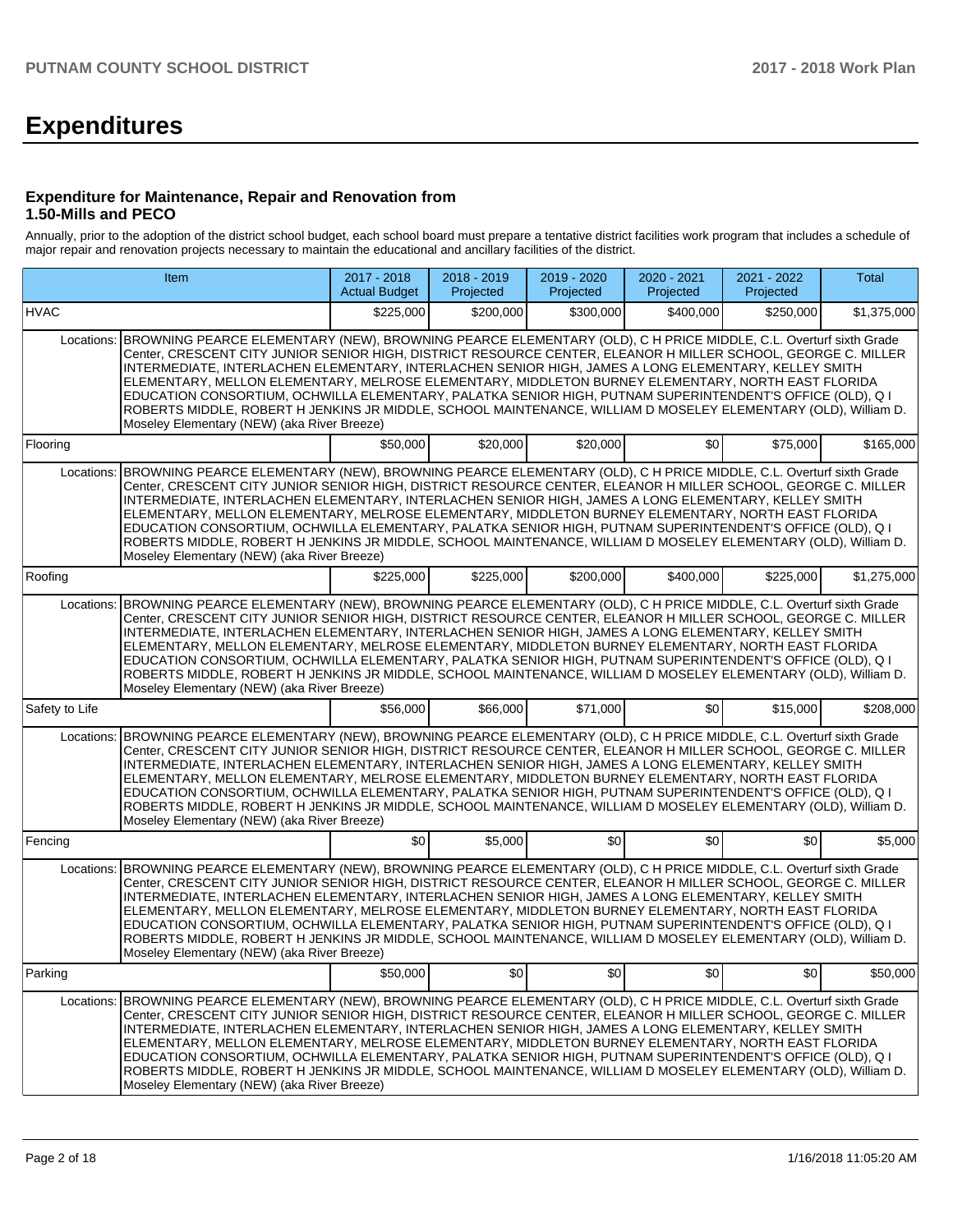| Electrical                                                                                                                                                                                                                                                                                                                                                                                                                                                                                                                                                                                                                                                                                                                                 |                                                                                                                                                                                                                                                                                                                                                                                                                                                                                                                                                                                                                                                                                                                                         | \$10,000  | \$25,000  | \$0       | \$0              | \$0       | \$35,000    |  |  |
|--------------------------------------------------------------------------------------------------------------------------------------------------------------------------------------------------------------------------------------------------------------------------------------------------------------------------------------------------------------------------------------------------------------------------------------------------------------------------------------------------------------------------------------------------------------------------------------------------------------------------------------------------------------------------------------------------------------------------------------------|-----------------------------------------------------------------------------------------------------------------------------------------------------------------------------------------------------------------------------------------------------------------------------------------------------------------------------------------------------------------------------------------------------------------------------------------------------------------------------------------------------------------------------------------------------------------------------------------------------------------------------------------------------------------------------------------------------------------------------------------|-----------|-----------|-----------|------------------|-----------|-------------|--|--|
| Locations:                                                                                                                                                                                                                                                                                                                                                                                                                                                                                                                                                                                                                                                                                                                                 | BROWNING PEARCE ELEMENTARY (NEW), BROWNING PEARCE ELEMENTARY (OLD), C H PRICE MIDDLE, C.L. Overturf sixth Grade<br>Center, CRESCENT CITY JUNIOR SENIOR HIGH, DISTRICT RESOURCE CENTER, ELEANOR H MILLER SCHOOL, GEORGE C. MILLER<br>INTERMEDIATE, INTERLACHEN ELEMENTARY, INTERLACHEN SENIOR HIGH, JAMES A LONG ELEMENTARY, KELLEY SMITH<br>ELEMENTARY, MELLON ELEMENTARY, MELROSE ELEMENTARY, MIDDLETON BURNEY ELEMENTARY, NORTH EAST FLORIDA<br>EDUCATION CONSORTIUM, OCHWILLA ELEMENTARY, PALATKA SENIOR HIGH, PUTNAM SUPERINTENDENT'S OFFICE (OLD), Q I<br>ROBERTS MIDDLE, ROBERT H JENKINS JR MIDDLE, SCHOOL MAINTENANCE, WILLIAM D MOSELEY ELEMENTARY (OLD), William D.<br>Moseley Elementary (NEW) (aka River Breeze)            |           |           |           |                  |           |             |  |  |
| Fire Alarm                                                                                                                                                                                                                                                                                                                                                                                                                                                                                                                                                                                                                                                                                                                                 |                                                                                                                                                                                                                                                                                                                                                                                                                                                                                                                                                                                                                                                                                                                                         | \$10,000  | \$15,000  | \$15,000  | \$0              | \$10,000  | \$50,000    |  |  |
|                                                                                                                                                                                                                                                                                                                                                                                                                                                                                                                                                                                                                                                                                                                                            | Locations: BROWNING PEARCE ELEMENTARY (NEW), BROWNING PEARCE ELEMENTARY (OLD), C H PRICE MIDDLE, C.L. Overturf sixth Grade<br>Center, CRESCENT CITY JUNIOR SENIOR HIGH, DISTRICT RESOURCE CENTER, ELEANOR H MILLER SCHOOL, GEORGE C. MILLER<br>INTERMEDIATE, INTERLACHEN ELEMENTARY, INTERLACHEN SENIOR HIGH, JAMES A LONG ELEMENTARY, KELLEY SMITH<br>ELEMENTARY, MELLON ELEMENTARY, MELROSE ELEMENTARY, MIDDLETON BURNEY ELEMENTARY, NORTH EAST FLORIDA<br>EDUCATION CONSORTIUM, OCHWILLA ELEMENTARY, PALATKA SENIOR HIGH, PUTNAM SUPERINTENDENT'S OFFICE (OLD), Q I<br>ROBERTS MIDDLE, ROBERT H JENKINS JR MIDDLE, SCHOOL MAINTENANCE, WILLIAM D MOSELEY ELEMENTARY (OLD), William D.<br>Moseley Elementary (NEW) (aka River Breeze) |           |           |           |                  |           |             |  |  |
| Telephone/Intercom System                                                                                                                                                                                                                                                                                                                                                                                                                                                                                                                                                                                                                                                                                                                  |                                                                                                                                                                                                                                                                                                                                                                                                                                                                                                                                                                                                                                                                                                                                         | \$0       | \$0       | \$0       | \$0              | \$0       | \$0         |  |  |
|                                                                                                                                                                                                                                                                                                                                                                                                                                                                                                                                                                                                                                                                                                                                            | Locations: No Locations for this expenditure.                                                                                                                                                                                                                                                                                                                                                                                                                                                                                                                                                                                                                                                                                           |           |           |           |                  |           |             |  |  |
| Closed Circuit Television                                                                                                                                                                                                                                                                                                                                                                                                                                                                                                                                                                                                                                                                                                                  |                                                                                                                                                                                                                                                                                                                                                                                                                                                                                                                                                                                                                                                                                                                                         | \$0       | \$0       | \$0       | \$0              | \$0       | \$0         |  |  |
|                                                                                                                                                                                                                                                                                                                                                                                                                                                                                                                                                                                                                                                                                                                                            | Locations: No Locations for this expenditure.                                                                                                                                                                                                                                                                                                                                                                                                                                                                                                                                                                                                                                                                                           |           |           |           |                  |           |             |  |  |
| Paint                                                                                                                                                                                                                                                                                                                                                                                                                                                                                                                                                                                                                                                                                                                                      |                                                                                                                                                                                                                                                                                                                                                                                                                                                                                                                                                                                                                                                                                                                                         | \$18,000  | \$0       | \$0       | \$0 <sub>1</sub> | \$15,000  | \$33,000    |  |  |
| Locations:                                                                                                                                                                                                                                                                                                                                                                                                                                                                                                                                                                                                                                                                                                                                 | BROWNING PEARCE ELEMENTARY (NEW), C H PRICE MIDDLE, C.L. Overturf sixth Grade Center, CRESCENT CITY JUNIOR SENIOR<br>HIGH, ELEANOR H MILLER SCHOOL, GEORGE C. MILLER INTERMEDIATE, INTERLACHEN ELEMENTARY, INTERLACHEN SENIOR<br>HIGH, JAMES A LONG ELEMENTARY, KELLEY SMITH ELEMENTARY, MELLON ELEMENTARY, MELROSE ELEMENTARY, MIDDLETON<br>BURNEY ELEMENTARY, OCHWILLA ELEMENTARY, PALATKA SENIOR HIGH, Q I ROBERTS MIDDLE, ROBERT H JENKINS JR MIDDLE,<br>William D. Moseley Elementary (NEW) (aka River Breeze)                                                                                                                                                                                                                     |           |           |           |                  |           |             |  |  |
| Maintenance/Repair                                                                                                                                                                                                                                                                                                                                                                                                                                                                                                                                                                                                                                                                                                                         |                                                                                                                                                                                                                                                                                                                                                                                                                                                                                                                                                                                                                                                                                                                                         | \$25,000  | \$0       | \$30,000  | \$0              | \$15,000  | \$70,000    |  |  |
| BROWNING PEARCE ELEMENTARY (NEW), BROWNING PEARCE ELEMENTARY (OLD), C H PRICE MIDDLE, C.L. Overturf sixth Grade<br>Locations:<br>Center, CRESCENT CITY JUNIOR SENIOR HIGH, DISTRICT RESOURCE CENTER, ELEANOR H MILLER SCHOOL, GEORGE C. MILLER<br>INTERMEDIATE, INTERLACHEN ELEMENTARY, INTERLACHEN SENIOR HIGH, JAMES A LONG ELEMENTARY, KELLEY SMITH<br>ELEMENTARY, MELLON ELEMENTARY, MELROSE ELEMENTARY, MIDDLETON BURNEY ELEMENTARY, NORTH EAST FLORIDA<br>EDUCATION CONSORTIUM, OCHWILLA ELEMENTARY, PALATKA SENIOR HIGH, PUTNAM SUPERINTENDENT'S OFFICE (OLD), Q I<br>ROBERTS MIDDLE, ROBERT H JENKINS JR MIDDLE, SCHOOL MAINTENANCE, WILLIAM D MOSELEY ELEMENTARY (OLD), William D.<br>Moseley Elementary (NEW) (aka River Breeze) |                                                                                                                                                                                                                                                                                                                                                                                                                                                                                                                                                                                                                                                                                                                                         |           |           |           |                  |           |             |  |  |
|                                                                                                                                                                                                                                                                                                                                                                                                                                                                                                                                                                                                                                                                                                                                            | Sub Total:                                                                                                                                                                                                                                                                                                                                                                                                                                                                                                                                                                                                                                                                                                                              | \$669,000 | \$556,000 | \$636,000 | \$800,000        | \$605,000 | \$3,266,000 |  |  |

| <b>IPECO Maintenance Expenditures</b> | \$333,122 | \$333,122 | \$333,122 | \$333,122 | \$333,122      | \$1,665,610 |
|---------------------------------------|-----------|-----------|-----------|-----------|----------------|-------------|
| 1.50 Mill Sub Total: I                | \$335,878 | \$222.878 | \$302,878 | \$466,878 | \$271<br>1.878 | \$1,600,390 |

No items have been specified.

| Total: | \$669,000 | \$556,000 | \$636,000 | \$800.000 | \$605,000 | \$3.266.000 |
|--------|-----------|-----------|-----------|-----------|-----------|-------------|
|--------|-----------|-----------|-----------|-----------|-----------|-------------|

## **Local 1.50 Mill Expenditure For Maintenance, Repair and Renovation**

Anticipated expenditures expected from local funding sources over the years covered by the current work plan.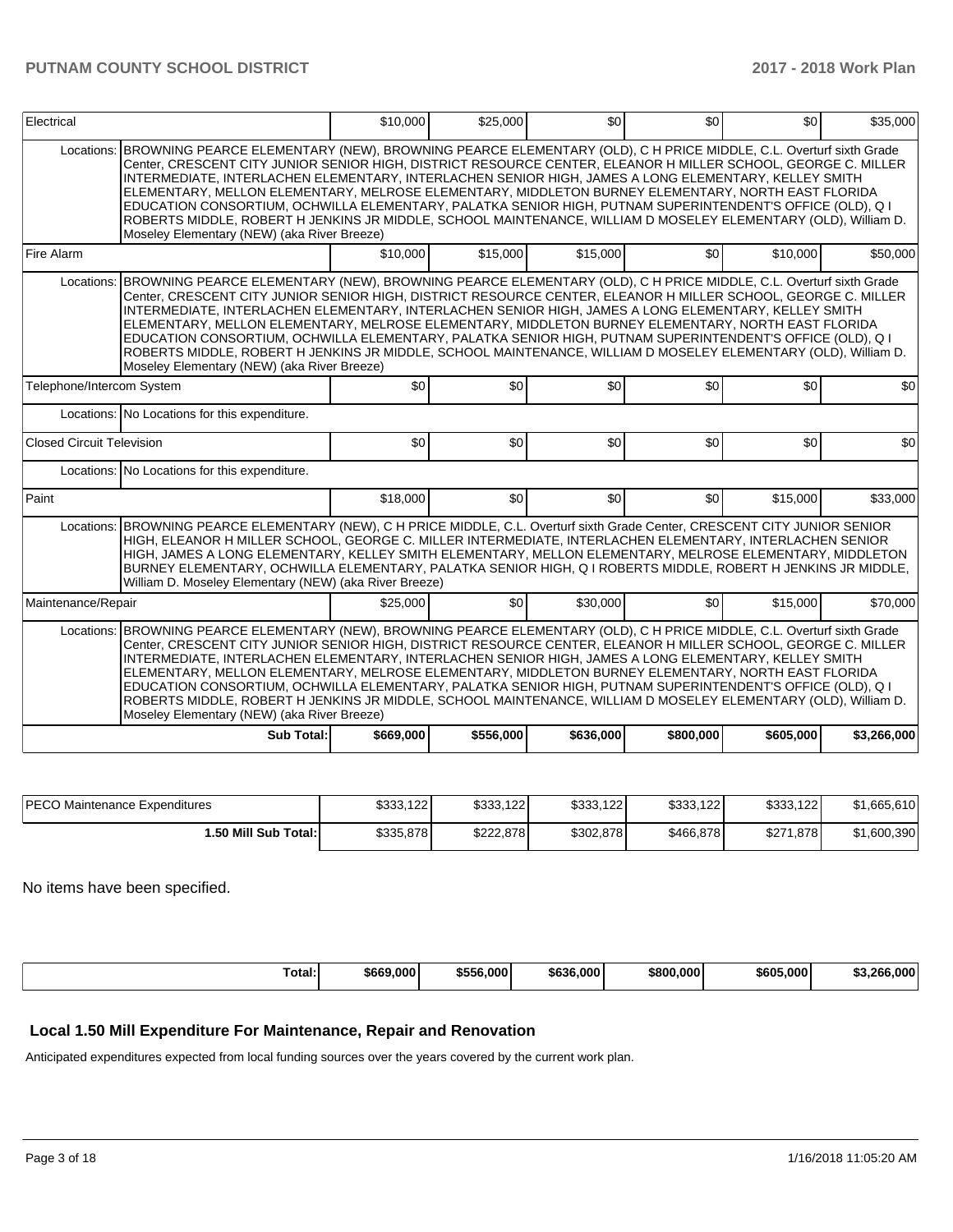| Item                                                         | 2017 - 2018<br><b>Actual Budget</b> | 2018 - 2019<br>Projected | 2019 - 2020<br>Projected | 2020 - 2021<br>Projected | 2021 - 2022<br>Projected | <b>Total</b> |
|--------------------------------------------------------------|-------------------------------------|--------------------------|--------------------------|--------------------------|--------------------------|--------------|
| Remaining Maint and Repair from 1.5 Mills                    | \$335,878                           | \$222,878                | \$302,878                | \$466,878                | \$271,878                | \$1,600,390  |
| Maintenance/Repair Salaries                                  | \$1,800,000                         | \$1,975,000              | \$2,000,000              | \$2,000,000              | \$2,000,000              | \$9,775,000  |
| <b>School Bus Purchases</b>                                  | \$351,344                           | \$175,672                | \$0                      | \$0                      | \$0                      | \$527,016    |
| <b>Other Vehicle Purchases</b>                               | \$0                                 | \$0                      | \$60,000                 | \$0                      | \$0                      | \$60,000     |
| Capital Outlay Equipment                                     | \$0                                 | \$0                      | \$0                      | \$0                      | \$0                      | \$0          |
| <b>Rent/Lease Payments</b>                                   | \$0                                 | \$0                      | \$0                      | \$0                      | \$0                      | \$0          |
| <b>COP Debt Service</b>                                      | \$0                                 | \$0                      | \$0                      | \$0                      | \$0                      | \$0          |
| Rent/Lease Relocatables                                      | \$271,625                           | \$275,000                | \$275,000                | \$275,000                | \$275,000                | \$1,371,625  |
| <b>Environmental Problems</b>                                | \$0                                 | \$0                      | \$0                      | \$0                      | \$0                      | \$0          |
| s.1011.14 Debt Service                                       | \$0                                 | \$0                      | \$0                      | \$0                      | \$0                      | \$0          |
| <b>Special Facilities Construction Account</b>               | \$0                                 | \$0                      | \$0                      | \$0                      | \$0                      | \$0          |
| Premiums for Property Casualty Insurance - 1011.71<br>(4a,b) | \$506,685                           | \$510,000                | \$510,000                | \$525,000                | \$525,000                | \$2,576,685  |
| Qualified School Construction Bonds (QSCB)                   | \$0                                 | \$0                      | \$0                      | \$0                      | \$0                      | \$0          |
| Qualified Zone Academy Bonds (QZAB)                          | \$0                                 | \$0                      | \$0                      | \$0                      | \$0                      | \$0          |
| Maint. Dept. non-salary/benefits annual expenses             | \$1,400,000                         | \$1,400,000              | \$1,450,000              | \$1,450,000              | \$1,450,000              | \$7,150,000  |
| Discretionary capital to schools                             | \$400,000                           | \$400,000                | \$400,000                | \$400,000                | \$0                      | \$1,600,000  |
| <b>Local Expenditure Totals:</b>                             | \$5,065,532                         | \$4,958,550              | \$4,997,878              | \$5,116,878              | \$4,521,878              | \$24,660,716 |

## **Revenue**

### **1.50 Mill Revenue Source**

Schedule of Estimated Capital Outlay Revenue from each currently approved source which is estimated to be available for expenditures on the projects included in the tentative district facilities work program. All amounts are NET after considering carryover balances, interest earned, new COP's, 1011.14 and 1011.15 loans, etc. Districts cannot use 1.5-Mill funds for salaries except for those explicitly associated with maintenance/repair projects. (1011.71 (5), F.S.)

| Item                                                                                | Fund | $2017 - 2018$<br><b>Actual Value</b> | $2018 - 2019$<br>Projected | $2019 - 2020$<br>Projected | $2020 - 2021$<br>Projected | 2021 - 2022<br>Projected | <b>Total</b>     |
|-------------------------------------------------------------------------------------|------|--------------------------------------|----------------------------|----------------------------|----------------------------|--------------------------|------------------|
| (1) Non-exempt property<br>lassessed valuation                                      |      | \$3,803,972,875                      | \$3,859,052,129            | \$3,974,698,185            | \$4,117,214,089            | \$4,269,051,304          | \$20,023,988,582 |
| $(2)$ The Millege projected for<br>discretionary capital outlay per<br>ls.1011.71   |      | 1.50                                 | .50 <sub>1</sub>           | 1.50 <sub>1</sub>          | 1.50                       | 1.50                     |                  |
| $(3)$ Full value of the 1.50-Mill<br>discretionary capital outlay per<br>ls.1011.71 |      | \$6.390.674                          | \$6.483.208                | \$6.677.493                | \$6.916.920                | \$7,172,006              | \$33,640,301     |
| $(4)$ Value of the portion of the 1.50<br>-Mill ACTUALLY levied                     | 370  | \$5,477,721                          | \$5,557,035                | \$5,723,565                | \$5,928,788                | \$6,147,434              | \$28,834,543     |
| $(5)$ Difference of lines $(3)$ and $(4)$                                           |      | \$912,953                            | \$926.173                  | \$953,928                  | \$988,132                  | \$1,024,572              | \$4,805,758      |

### **PECO Revenue Source**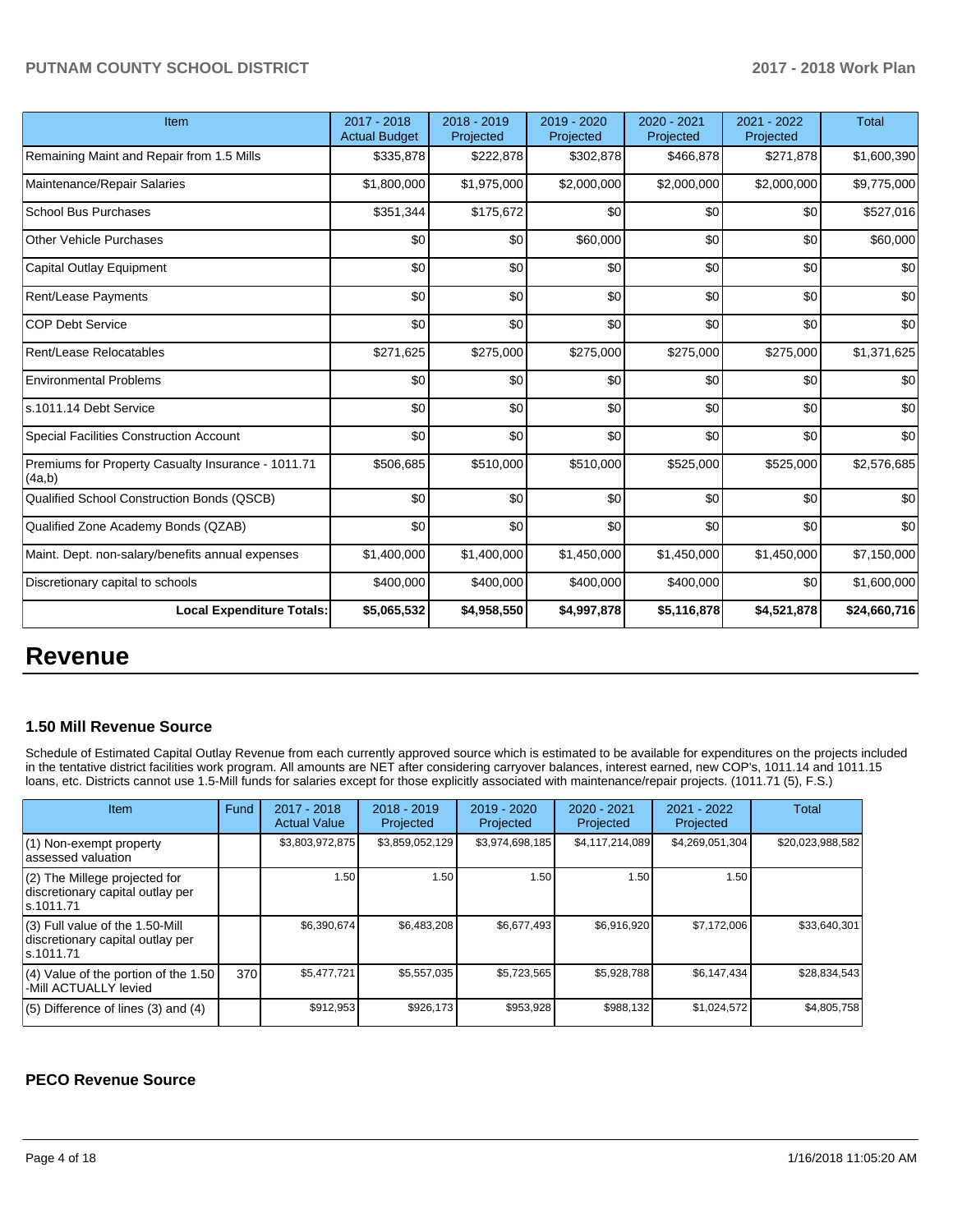The figure in the row designated "PECO Maintenance" will be subtracted from funds available for new construction because PECO maintenance dollars cannot be used for new construction.

| Item                          | Fund | $2017 - 2018$<br><b>Actual Budget</b> | $2018 - 2019$<br>Projected | $2019 - 2020$<br>Projected | $2020 - 2021$<br>Projected | $2021 - 2022$<br>Projected | Total       |
|-------------------------------|------|---------------------------------------|----------------------------|----------------------------|----------------------------|----------------------------|-------------|
| <b>PECO New Construction</b>  | 340  | \$0                                   | \$0 <sub>1</sub>           | \$24.639                   | \$87.242                   | \$109,361                  | \$221,242   |
| PECO Maintenance Expenditures |      | \$333,122                             | \$333,122                  | \$333.122                  | \$333,122                  | \$333,122                  | \$1,665,610 |
|                               |      | \$333,122                             | \$333,122                  | \$357.761                  | \$420,364                  | \$442,483                  | \$1,886,852 |

## **CO & DS Revenue Source**

Revenue from Capital Outlay and Debt Service funds.

| <b>Item</b>                               | Fund | $2017 - 2018$<br><b>Actual Budget</b> | $2018 - 2019$<br>Projected | 2019 - 2020<br>Projected | $2020 - 2021$<br>Projected | $2021 - 2022$<br>Projected | Total       |
|-------------------------------------------|------|---------------------------------------|----------------------------|--------------------------|----------------------------|----------------------------|-------------|
| ICO & DS Cash Flow-through<br>Distributed | 360  | \$340.929                             | \$340,929                  | \$340,929                | \$340.929                  | \$340,929                  | \$1,704,645 |
| ICO & DS Interest on<br>Undistributed CO  | 360  | \$4,523                               | \$4,523                    | \$4,523                  | \$4,523                    | \$4,523                    | \$22,615    |
|                                           |      | \$345.452                             | \$345.452                  | \$345.452                | \$345.452                  | \$345.452                  | \$1,727,260 |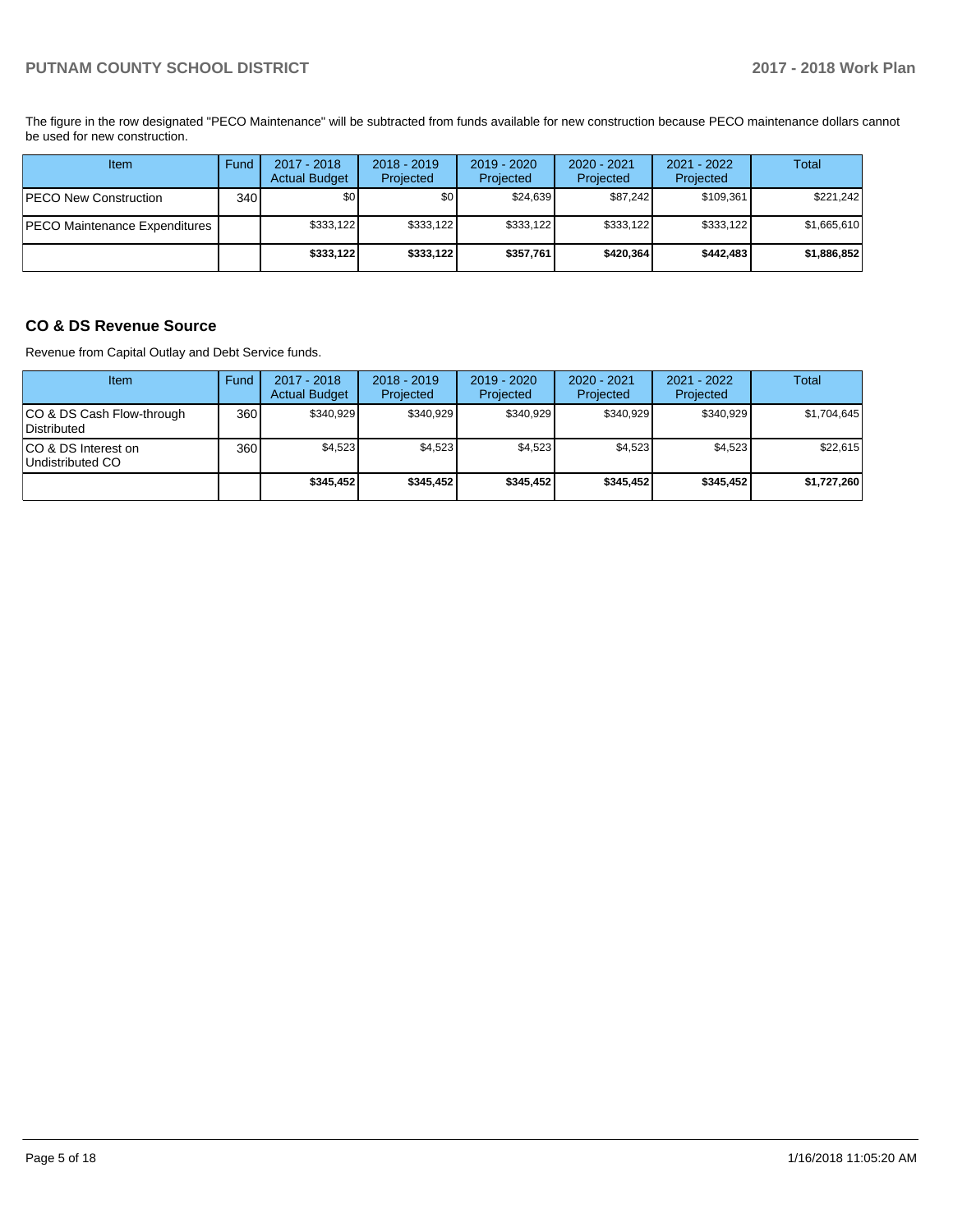## **Fair Share Revenue Source**

Nothing reported for this section. All legally binding commitments for proportionate fair-share mitigation for impacts on public school facilities must be included in the 5-year district work program.

## **Sales Surtax Referendum**

Specific information about any referendum for a 1-cent or 1/2-cent surtax referendum during the previous year.

**Did the school district hold a surtax referendum during the past fiscal year 2016 - 2017?**

No

#### **Additional Revenue Source**

Any additional revenue sources

| Item                                                                                                                      | 2017 - 2018<br><b>Actual Value</b> | 2018 - 2019<br>Projected | 2019 - 2020<br>Projected | 2020 - 2021<br>Projected | 2021 - 2022<br>Projected | <b>Total</b> |
|---------------------------------------------------------------------------------------------------------------------------|------------------------------------|--------------------------|--------------------------|--------------------------|--------------------------|--------------|
| Capital Outlay Carried Forward from<br><b>Toatal Fund Balance</b>                                                         | \$1,284,698                        | \$0                      | \$0                      | \$0                      | \$0                      | \$1,284,698  |
| Local Fuel Tax                                                                                                            | \$421,490                          | \$0                      | \$0                      | \$0                      | \$0                      | \$421,490    |
| SBE Bonds 2008                                                                                                            | \$3,441                            | \$0                      | \$0                      | \$0                      | \$0                      | \$3,441      |
| Carry Forward PECO 2016                                                                                                   | \$133,263                          | \$0                      | \$0                      | \$0                      | \$0                      | \$133,263    |
| <b>Classrooms for Kids</b>                                                                                                | \$0                                | \$0                      | \$0                      | \$0                      | \$0                      | \$0          |
| <b>District Equity Recognition</b>                                                                                        | \$0                                | \$0                      | \$0                      | \$0                      | \$0                      | \$0          |
| <b>Federal Grants</b>                                                                                                     | \$0                                | \$0                      | \$0                      | \$0                      | \$0                      | \$0          |
| Proportionate share mitigation (actual<br>cash revenue only, not in kind donations)                                       | \$0                                | \$0                      | \$0                      | \$0                      | \$0                      | \$0          |
| Impact fees received                                                                                                      | \$0                                | \$0                      | \$0                      | \$0                      | \$0                      | \$0          |
| Private donations                                                                                                         | \$0                                | \$0                      | \$0                      | \$0                      | \$0                      | \$0          |
| Grants from local governments or not-for-<br>profit organizations                                                         | \$0                                | \$0                      | \$0                      | \$0                      | \$0                      | \$0          |
| Interest, Including Profit On Investment                                                                                  | \$8,000                            | \$10,000                 | \$12,000                 | \$0                      | \$0                      | \$30,000     |
| Revenue from Bonds pledging proceeds<br>from 1 cent or 1/2 cent Sales Surtax                                              | \$0                                | \$0                      | \$0                      | \$0                      | \$0                      | \$0          |
| <b>Total Fund Balance Carried Forward</b>                                                                                 | \$0                                | \$0                      | \$0                      | \$0                      | \$0                      | \$0          |
| General Capital Outlay Obligated Fund<br><b>Balance Carried Forward From Total</b><br><b>Fund Balance Carried Forward</b> | \$0                                | \$0                      | \$0                      | \$0                      | \$0                      | \$0          |
| Special Facilities Construction Account                                                                                   | \$0                                | \$0                      | \$0                      | \$0                      | \$0                      | \$0          |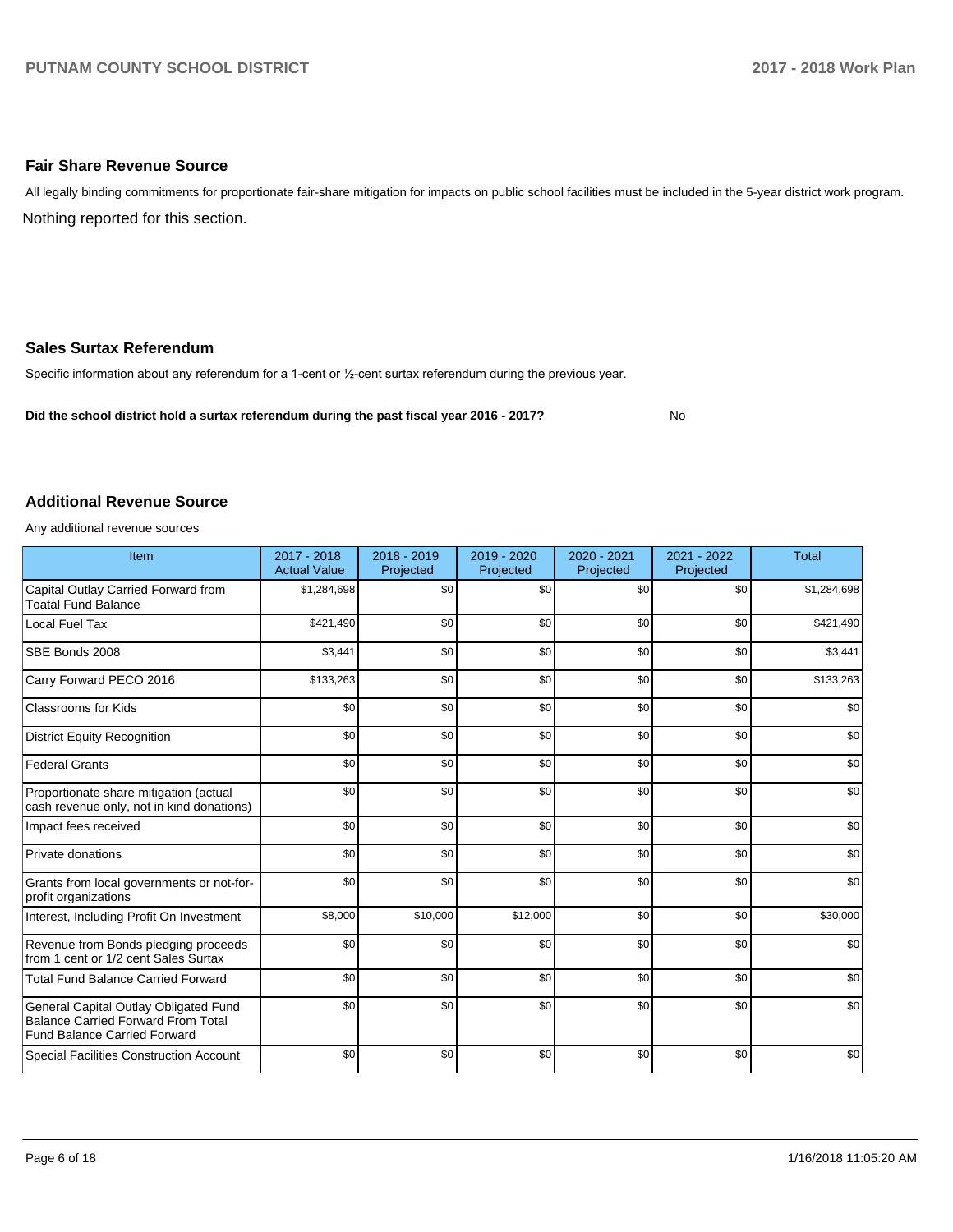| One Cent - 1/2 Cent Sales Surtax Debt<br>Service From Total Fund Balance Carried<br>Forward                | \$0         | \$0      | \$0      | \$0      | \$0 | \$0         |
|------------------------------------------------------------------------------------------------------------|-------------|----------|----------|----------|-----|-------------|
| Capital Outlay Projects Funds Balance<br>Carried Forward From Total Fund<br><b>Balance Carried Forward</b> | \$0         | \$0      | \$0      | \$0      | \$0 | \$0         |
| Proceeds from a s.1011.14/15 F.S. Loans                                                                    | \$0         | \$0      | \$0      | \$0      | \$0 | \$0         |
| District Bonds - Voted local bond<br>referendum proceeds per s.9, Art VII<br><b>State Constitution</b>     | \$0         | \$0      | \$0      | \$0      | \$0 | \$0         |
| Proceeds from Special Act Bonds                                                                            | \$0         | \$0      | \$0      | \$0      | \$0 | \$0         |
| Estimated Revenue from CO & DS Bond<br>Sale                                                                | \$0         | \$0      | \$0      | \$0      | \$0 | \$0         |
| Proceeds from Voted Capital<br>Improvements millage                                                        | \$0         | \$0      | \$0      | \$0      | \$0 | \$0         |
| Other Revenue for Other Capital Projects                                                                   | \$15,000    | \$15,000 | \$15,000 | \$10,000 | \$0 | \$55,000    |
| Proceeds from 1/2 cent sales surtax<br>authorized by school board                                          | \$0         | \$0      | \$0      | \$0      | \$0 | \$0         |
| Proceeds from local governmental<br>Infrastructure sales surtax                                            | \$0         | \$0      | \$0      | \$0      | \$0 | \$0         |
| Proceeds from Certificates of<br>Participation (COP's) Sale                                                | \$0         | \$0      | \$0      | \$0      | \$0 | \$0         |
| Classrooms First Bond proceeds amount<br>authorized in FY 1997-98                                          | \$0         | \$0      | \$0      | \$0      | \$0 | \$0         |
| <b>Subtotal</b>                                                                                            | \$1,865,892 | \$25,000 | \$27,000 | \$10,000 | \$0 | \$1,927,892 |

# **Total Revenue Summary**

| <b>Item Name</b>                                           | $2017 - 2018$<br><b>Budget</b> | $2018 - 2019$<br>Projected | $2019 - 2020$<br>Projected | $2020 - 2021$<br>Projected | 2021 - 2022<br>Projected | <b>Five Year Total</b> |
|------------------------------------------------------------|--------------------------------|----------------------------|----------------------------|----------------------------|--------------------------|------------------------|
| Local 1.5 Mill Discretionary Capital Outlay<br>Revenue     | \$5.477.721                    | \$5,557,035                | \$5.723.565                | \$5,928,788                | \$6,147,434              | \$28,834,543           |
| PECO and 1.5 Mill Maint and Other 1.5<br>Mill Expenditures | $(\$5,065,532)$                | (\$4,958,550)              | (\$4,997,878)              | (\$5,116,878)              | (\$4,521,878)            | (\$24,660,716)         |
| <b>IPECO Maintenance Revenue</b>                           | \$333.122                      | \$333,122                  | \$333.122                  | \$333.122                  | \$333,122                | \$1,665,610            |
| <b>Available 1.50 Mill for New</b><br><b>Construction</b>  | \$412,189                      | \$598,485                  | \$725.687                  | \$811,910                  | \$1,625,556              | \$4,173,827            |

| <b>Item Name</b>                      | $2017 - 2018$<br><b>Budget</b> | $2018 - 2019$<br>Projected | $2019 - 2020$<br>Projected | $2020 - 2021$<br>Projected | 2021 - 2022<br>Projected | <b>Five Year Total</b> |
|---------------------------------------|--------------------------------|----------------------------|----------------------------|----------------------------|--------------------------|------------------------|
| ICO & DS Revenue                      | \$345,452                      | \$345,452                  | \$345,452                  | \$345,452                  | \$345,452                | \$1,727,260            |
| <b>IPECO New Construction Revenue</b> | \$0                            | \$0                        | \$24,639                   | \$87,242                   | \$109,361                | \$221,242              |
| Other/Additional Revenue              | \$1,865,892                    | \$25,000                   | \$27,000                   | \$10,000                   | \$0                      | \$1,927,892            |
| <b>Total Additional Revenuel</b>      | \$2,211,344                    | \$370,452                  | \$397,091                  | \$442,694                  | \$454,813                | \$3,876,394            |
| <b>Total Available Revenue</b>        | \$2,623,533                    | \$968.937                  | \$1,122,778                | \$1.254.604                | \$2,080,369              | \$8.050.221            |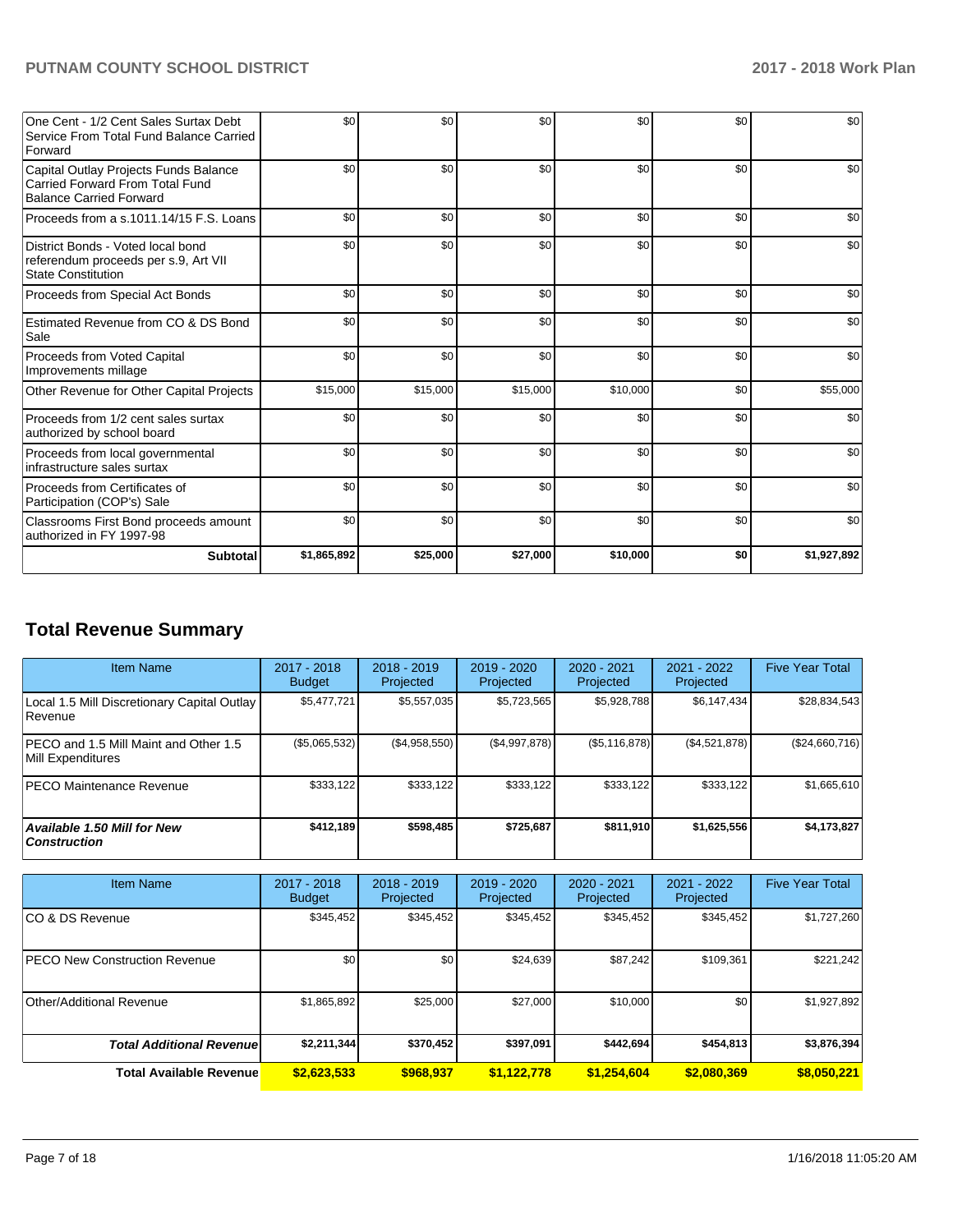# **Project Schedules**

## **Capacity Project Schedules**

A schedule of capital outlay projects necessary to ensure the availability of satisfactory classrooms for the projected student enrollment in K-12 programs.

Nothing reported for this section.

Nothing reported for this section.

## **Other Project Schedules**

Major renovations, remodeling, and additions of capital outlay projects that do not add capacity to schools.

| <b>Project Description</b>                                         | Location                                     | 2017 - 2018<br>Actual Budget | $2018 - 2019$<br>Projected | $2019 - 2020$<br>Projected | $2020 - 2021$<br>Projected | 2021 - 2022<br>Projected | <b>Total</b> | Funded             |
|--------------------------------------------------------------------|----------------------------------------------|------------------------------|----------------------------|----------------------------|----------------------------|--------------------------|--------------|--------------------|
| Classroom Renovation Building<br>1 - Including HVAC<br>Replacement | <b>CRESCENT CITY</b><br>JUNIOR SENIOR HIGH   | \$100,000                    | \$0                        | \$0                        | \$0                        | \$0                      | \$100,000 No |                    |
| classroom Renovation Building<br>- Including HVAC<br>Replacement   | <b>INTERLACHEN SENIOR</b><br>IHIGH           | \$100,000                    | \$0                        | \$0                        | \$0                        | \$0                      | \$100,000 No |                    |
| Electrical Renovations - Jim<br>Pignato Theatre                    | C.L. Overturf sixth Grade<br>Center          | \$0                          | \$0                        | \$0                        | \$0                        | \$0                      |              | \$0 No             |
| Renovations for Vo Tech<br>Program Phase 2                         | <b>WILLIAM D MOSELEY</b><br>ELEMENTARY (OLD) | \$0                          | \$0                        | \$0                        | \$0                        | \$0                      |              | \$0 <sup>Yes</sup> |
| <b>HVAC Renovations</b>                                            | C H PRICE MIDDLE                             | \$100,000                    | \$0                        | \$0                        | \$0                        | \$0                      | \$100,000 No |                    |
| Renovations for Vo Tech<br>Program Phase 1                         | <b>WILLIAM D MOSELEY</b><br>ELEMENTARY (OLD) | \$0                          | \$0                        | \$0                        | \$0                        | \$0                      |              | \$0 <sup>Yes</sup> |
| renovate welding shop                                              | <b>INTERLACHEN SENIOR</b><br><b>HIGH</b>     | \$150,000                    | \$0                        | \$0                        | \$0                        | \$0                      | \$150,000 No |                    |
| New Teachers Parking Lot and<br>Bus Loop                           | <b>JAMES A LONG</b><br><b>ELEMENTARY</b>     | \$0                          | \$750,000                  | \$0                        | \$0                        | \$0                      | \$750,000 No |                    |
| Repave Bus Loop                                                    | C.L. Overturf sixth Grade<br>Center          | \$30,000                     | \$0                        | \$0                        | \$0                        | \$0                      | \$30,000 No  |                    |
| RePipe Main Water Line                                             | C.L. Overturf sixth Grade<br>Center          | \$75,000                     | \$0                        | \$0                        | \$0                        | \$0                      | \$75,000 No  |                    |
| RePipe Main Water Line                                             | <b>MELLON ELEMENTARY</b>                     | \$0                          | \$75,000                   | \$0                        | \$0                        | \$0                      | \$75,000 No  |                    |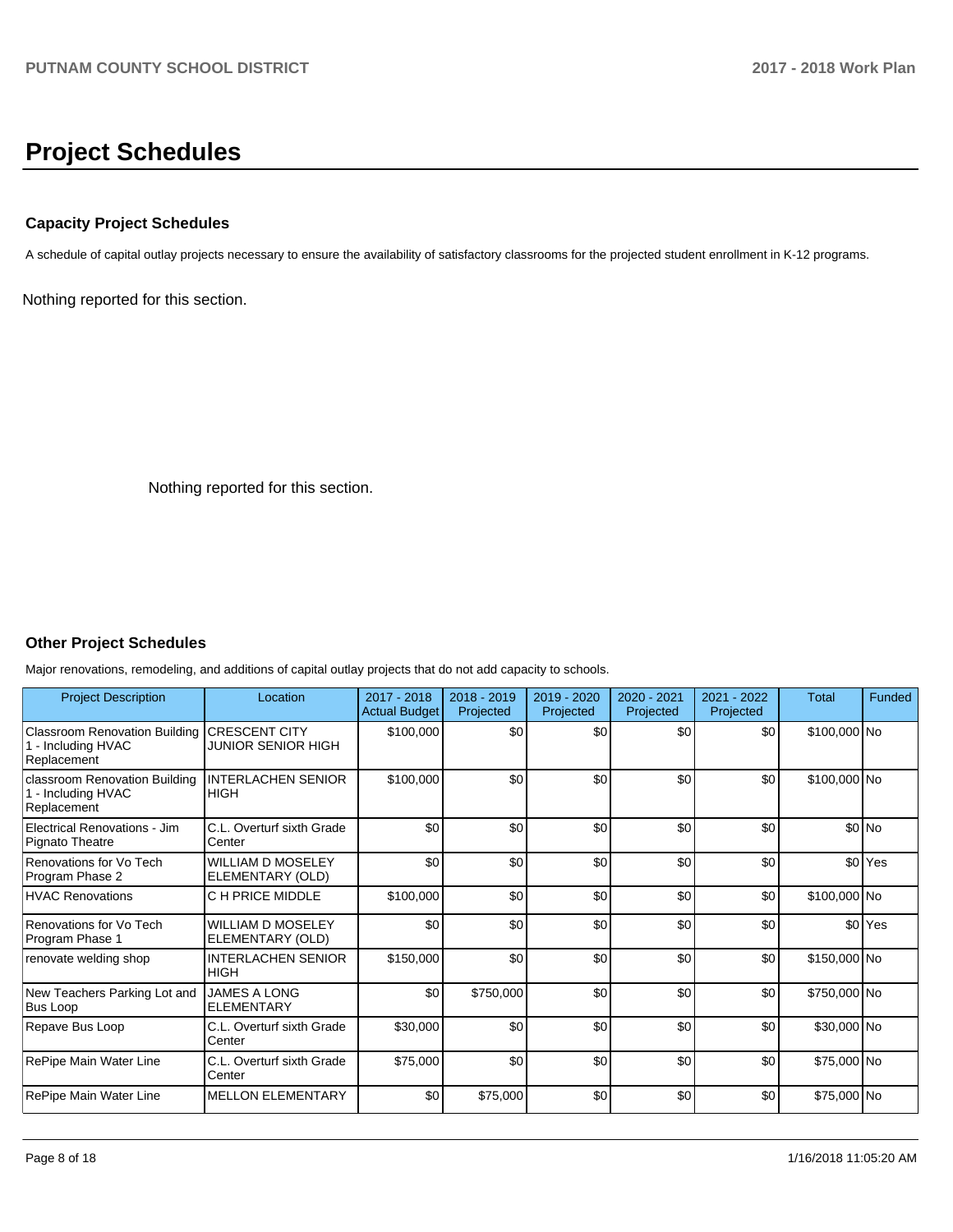| Storm Drainage                                    | <b>CRESCENT CITY</b><br><b>JUNIOR SENIOR HIGH</b>            | \$35,000  | \$0       | \$0       | \$0       | \$0 | \$35,000 No  |  |
|---------------------------------------------------|--------------------------------------------------------------|-----------|-----------|-----------|-----------|-----|--------------|--|
| ReRoof Kitchen                                    | PALATKA SENIOR HIGH                                          | \$100,000 | \$0       | \$0       | \$0       | \$0 | \$100,000 No |  |
| HVAC Bldg. 14,15,16                               | MELROSE ELEMENTARY                                           | \$125,000 | \$0       | \$0       | \$0       | \$0 | \$125,000 No |  |
| New Windows bldg. 17 & 18                         | <b>INTERLACHEN SENIOR</b><br><b>HIGH</b>                     | \$0       | \$50,000  | \$0       | \$0       | \$0 | \$50,000 No  |  |
| RePipe Main Water Line                            | William D. Moseley<br>Elementary (NEW) (aka<br>River Breeze) | \$75,000  | \$0       | \$0       | \$0       | \$0 | \$75,000 No  |  |
| Paint 8 Portables                                 | <b>INTERLACHEN</b><br><b>ELEMENTARY</b>                      | \$20,000  | \$0       | \$0       | \$0       | \$0 | \$20,000 No  |  |
| Paint 3 Portables                                 | <b>INTERLACHEN SENIOR</b><br><b>HIGH</b>                     | \$7,500   | \$0       | \$0       | \$0       | \$0 | \$7,500 No   |  |
| Paint 1 Portable                                  | C H PRICE MIDDLE                                             | \$2,500   | \$0       | \$0       | \$0       | \$0 | \$2,500 No   |  |
| Paint 10 Portables                                | <b>ELEANOR H MILLER</b><br><b>SCHOOL</b>                     | \$0       | \$25,000  | \$0       | \$0       | \$0 | \$25,000 No  |  |
| Paint 6 Portables                                 | <b>KELLEY SMITH</b><br><b>ELEMENTARY</b>                     | \$0       | \$15,000  | \$0       | \$0       | \$0 | \$15,000 No  |  |
| Paint 1 Portable                                  | ROBERT H JENKINS JR<br><b>MIDDLE</b>                         | \$0       | \$2,500   | \$0       | \$0       | \$0 | \$2,500 No   |  |
| HVAC 800 Wing                                     | PALATKA SENIOR HIGH                                          | \$0       | \$150,000 | \$0       | \$0       | \$0 | \$150,000 No |  |
| ReRoof Gym                                        | <b>GEORGE C. MILLER</b><br><b>INTERMEDIATE</b>               | \$0       | \$75,000  | \$0       | \$0       | \$0 | \$75,000 No  |  |
| ReRoof Gym                                        | MELROSE ELEMENTARY                                           | \$0       | \$40,000  | \$0       | \$0       | \$0 | \$40,000 No  |  |
| ReRoof Building 8                                 | C.L. Overturf sixth Grade<br>Center                          | \$0       | \$30,000  | \$0       | \$0       | \$0 | \$30,000 No  |  |
| Paint 7 Portables                                 | <b>MELLON ELEMENTARY</b>                                     | \$0       | \$0       | \$17,500  | \$0       | \$0 | \$17,500 No  |  |
| Renovate 10 Gang Bathrooms                        | William D. Moseley<br>Elementary (NEW) (aka<br>River Breeze) | \$0       | \$0       | \$150,000 | \$0       | \$0 | \$150,000 No |  |
| Renovate Bldg 6 Classrooms                        | <b>KELLEY SMITH</b><br><b>ELEMENTARY</b>                     | \$0       | \$0       | \$100,000 | \$0       | \$0 | \$100,000 No |  |
| Paint 7 Portables                                 | <b>BROWNING PEARCE</b><br>ELEMENTARY (NEW)                   | \$0       | \$0       | \$17,500  | \$0       | \$0 | \$17,500 No  |  |
| Renovate Bldg's 2 & 5<br>Classrooms               | MELROSE ELEMENTARY                                           | \$0       | \$0       | \$30,000  | \$0       | \$0 | \$30,000 No  |  |
| Renovate Bldg's 18,19, and 21<br>Classrooms       | ROBERT H JENKINS JR<br><b>MIDDLE</b>                         | \$0       | \$0       | \$40,000  | \$0       | \$0 | \$40,000 No  |  |
| Renovate 6 Gang Bathrooms                         | ROBERT H JENKINS JR<br><b>MIDDLE</b>                         | \$0       | \$0       | \$100,000 | \$0       | \$0 | \$100,000 No |  |
| Remodel 8 Gang Bathrooms                          | MELLON ELEMENTARY                                            | \$0       | \$0       | \$0       | \$120,000 | \$0 | \$120,000 No |  |
| Replace 12 Wall Hung AC Units C H PRICE MIDDLE    |                                                              | \$0       | \$0       | \$0       | \$60,000  | \$0 | \$60,000 No  |  |
| Paint 2 Portables                                 | <b>CRESCENT CITY</b><br><b>JUNIOR SENIOR HIGH</b>            | \$0       | \$0       | \$0       | \$5,000   | \$0 | \$5,000 No   |  |
| Paint 12 Portables                                | MIDDLETON BURNEY<br>ELEMENTARY                               | \$0       | \$0       | \$0       | \$30,000  | \$0 | \$30,000 No  |  |
| Paint 4 Portables                                 | <b>GEORGE C. MILLER</b><br><b>INTERMEDIATE</b>               | \$0       | \$0       | \$0       | \$10,000  | \$0 | \$10,000 No  |  |
| Replace 12 Wall Hung AC Units ROBERT H JENKINS JR | <b>MIDDLE</b>                                                | \$0       | \$0       | \$0       | \$60,000  | \$0 | \$60,000 No  |  |
| Renovate Bldg's 7,8, and 9<br>Classrooms          | JAMES A LONG<br><b>ELEMENTARY</b>                            | \$0       | \$0       | \$0       | \$150,000 | \$0 | \$150,000 No |  |
| Paint and Renovate Lighting in<br>Locker Room     | PALATKA SENIOR HIGH                                          | \$0       | \$0       | \$0       | \$75,000  | \$0 | \$75,000 No  |  |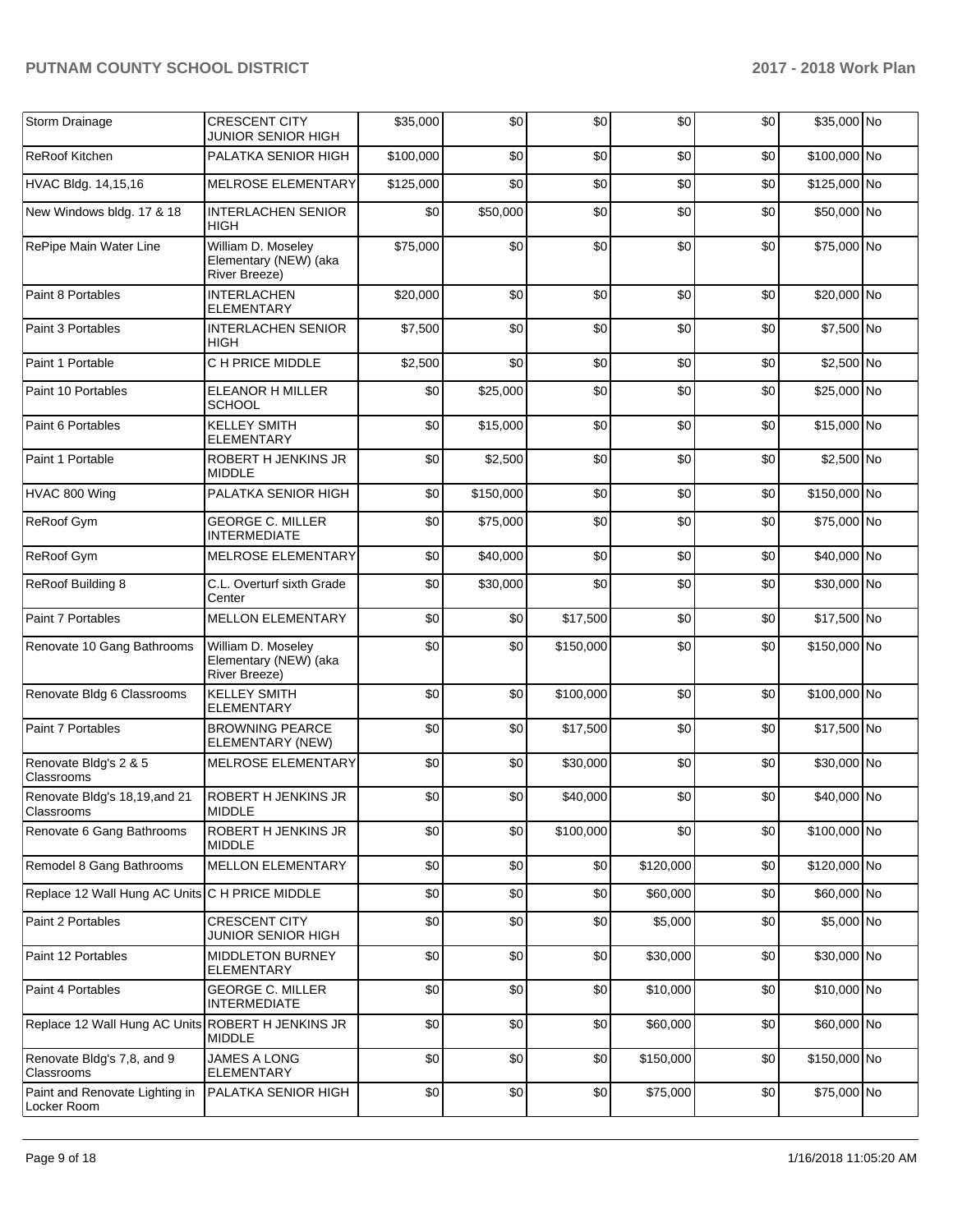| Replace Bldg 1 Classroom AC<br><b>Units</b> | <b>INTERLACHEN SENIOR</b><br><b>IHIGH</b>                           | \$0       | \$0         | \$0       | \$0       | \$150,000 | \$150,000 No |  |
|---------------------------------------------|---------------------------------------------------------------------|-----------|-------------|-----------|-----------|-----------|--------------|--|
| Replace Bldg 1 Classroom AC<br><b>Units</b> | <b>ICRESCENT CITY</b><br><b>JUNIOR SENIOR HIGH</b>                  | \$0       | \$0         | \$0       | \$0       | \$150,000 | \$150,000 No |  |
| Paint 3 Portables                           | <b>JAMES A LONG</b><br><b>IELEMENTARY</b>                           | \$0       | \$0         | \$0       | \$0       | \$7,500   | \$7,500 No   |  |
| Paint 3 Portables                           | William D. Moseley<br>Elementary (NEW) (aka<br><b>River Breeze)</b> | \$0       | \$0         | \$0       | \$0       | \$7,500   | \$7,500 No   |  |
| Replace AC Units 700 Wing                   | <b>IPALATKA SENIOR HIGH</b>                                         | \$0       | \$0         | \$0       | \$0       | \$200,000 | \$200,000 No |  |
| Replace Rain Gutters/ Entire<br>Facility    | <b>OCHWILLA</b><br><b>ELEMENTARY</b>                                | \$40,000  | \$0         | \$0       | \$0       | \$0       | \$40,000 No  |  |
|                                             |                                                                     | \$960,000 | \$1,212,500 | \$455,000 | \$510,000 | \$515,000 | \$3,652,500  |  |

### **Additional Project Schedules**

Any projects that are not identified in the last approved educational plant survey.

Nothing reported for this section.

## **Non Funded Growth Management Project Schedules**

Schedule indicating which projects, due to planned development, that CANNOT be funded from current revenues projected over the next five years.

| <b>Project Description</b>               | 2017 - 2018<br>Actual Budget | $2018 - 2019$<br>Projected | 2019 - 2020<br>Projected | 2020 - 2021<br>Projected | 2021 - 2022<br>Projected | <b>Total</b> | Funded  |
|------------------------------------------|------------------------------|----------------------------|--------------------------|--------------------------|--------------------------|--------------|---------|
| <b>Project description not specified</b> | \$٥                          | \$0 <sub>1</sub>           | \$0                      | \$0                      | \$0                      |              | $$0$ No |
|                                          | \$0                          | \$0                        | \$0                      | \$0 I                    | \$0                      | \$0          |         |

# **Tracking**

## **Capacity Tracking**

| Location                                      | $2017 -$<br>2018 Satis.<br>Stu. Sta. | Actual<br>$2017 -$<br><b>2018 FISH</b><br>Capacity | Actual<br>$2016 -$<br>2017<br><b>COFTE</b> | # Class<br><b>Rooms</b> | Actual<br>Average<br>$2017 -$<br>2018 Class<br>Size: | Actual<br>$2017 -$<br>2018<br><b>Utilization</b> | <b>New</b><br>Stu.<br><b>Capacity</b> | <b>New</b><br>Rooms to<br>be<br>Added/Re<br>moved | Projected<br>$2021 -$<br>2022<br><b>COFTE</b> | Projected<br>$2021 -$<br>2022<br><b>Utilization</b> | Projected<br>$2021 -$<br>2022 Class<br><b>Size</b> |
|-----------------------------------------------|--------------------------------------|----------------------------------------------------|--------------------------------------------|-------------------------|------------------------------------------------------|--------------------------------------------------|---------------------------------------|---------------------------------------------------|-----------------------------------------------|-----------------------------------------------------|----------------------------------------------------|
| IC.L. Overturf sixth Grade<br>lCenter         | 969                                  | 872                                                | 476                                        | 42                      |                                                      | 55.00 %                                          |                                       |                                                   | O                                             | $0.00 \%$                                           | 0                                                  |
| WILLIAM D MOSELEY<br><b>IELEMENTARY (OLD)</b> | 387                                  |                                                    |                                            | 21 <sub>1</sub>         |                                                      | 0.00%                                            |                                       |                                                   |                                               | $0.00 \%$                                           | $\overline{0}$                                     |
| <b>IMELLON ELEMENTARY</b>                     | 541                                  | 541                                                | 300                                        | 29                      | 10                                                   | 55.00 %                                          |                                       |                                                   |                                               | 0.00%                                               | $\overline{0}$                                     |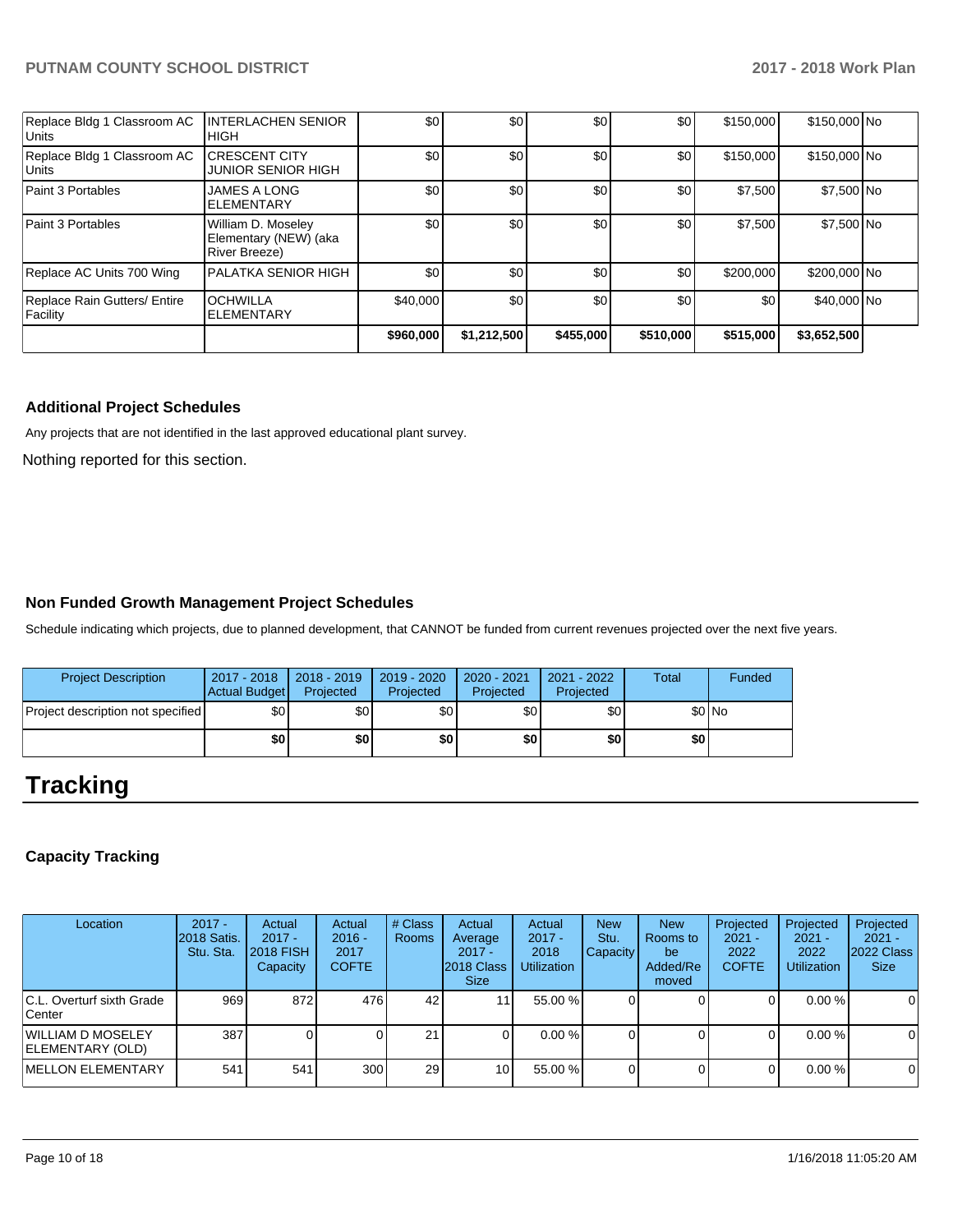| <b>KELLEY SMITH</b><br><b>ELEMENTARY</b>                            | 855      | 855      | 592      | 45             | 13          | 69.00 %  | $\Omega$ | $\Omega$ | $\Omega$       | 0.00% | $\Omega$    |
|---------------------------------------------------------------------|----------|----------|----------|----------------|-------------|----------|----------|----------|----------------|-------|-------------|
| <b>INTERLACHEN SENIOR</b><br><b>HIGH</b>                            | 1,387    | 1,248    | 691      | 59             | 12          | 55.00 %  | $\Omega$ | $\Omega$ | $\Omega$       | 0.00% | $\Omega$    |
| C H PRICE MIDDLE                                                    | 852      | 766      | 627      | 40             | 16          | 82.00 %  | $\Omega$ | $\Omega$ | $\Omega$       | 0.00% | $\Omega$    |
| <b>NORTH EAST FLORIDA</b><br><b>EDUCATION</b><br><b>CONSORTIUM</b>  | $\Omega$ | $\Omega$ | $\Omega$ | $\Omega$       | $\Omega$    | 0.00%    | $\Omega$ | $\Omega$ | $\Omega$       | 0.00% | $\Omega$    |
| <b>Q I ROBERTS MIDDLE</b>                                           | 491      | 441      | 508      | 21             | 24          | 115.00 % | $\Omega$ | $\Omega$ | $\Omega$       | 0.00% | $\Omega$    |
| William D. Moseley<br>Elementary (NEW) (aka<br><b>River Breeze)</b> | 806      | 806      | 488      | 41             | 12          | 61.00%   | $\Omega$ | $\Omega$ | $\Omega$       | 0.00% | $\mathbf 0$ |
| <b>GEORGE C. MILLER</b><br><b>INTERMEDIATE</b>                      | 716      | 644      | 478      | 31             | 15          | 74.00%   | $\Omega$ | $\Omega$ | $\mathbf{0}$   | 0.00% | $\Omega$    |
| <b>MIDDLETON BURNEY</b><br>ELEMENTARY                               | 944      | 944      | 941      | 50             | 19          | 100.00%  | $\Omega$ | $\Omega$ | $\overline{0}$ | 0.00% | $\Omega$    |
| <b>CRESCENT CITY</b><br><b>JUNIOR SENIOR HIGH</b>                   | 1,214    | 1.092    | 517      | 51             | 10          | 47.00 %  | $\Omega$ | $\Omega$ | $\Omega$       | 0.00% | $\mathbf 0$ |
| PALATKA SENIOR HIGH                                                 | 2,127    | 2,020    | 1,148    | 87             | 13          | 57.00 %  | $\Omega$ | $\Omega$ | $\mathbf 0$    | 0.00% | $\mathbf 0$ |
| <b>ELEANOR H MILLER</b><br>SCHOOL                                   | 291      | 291      | 145      | 27             | 5           | 50.00 %  | $\Omega$ | $\Omega$ | $\mathbf 0$    | 0.00% | $\mathbf 0$ |
| <b>OCHWILLA</b><br><b>ELEMENTARY</b>                                | 605      | 605      | 340      | 32             | 11          | 56.00 %  | $\Omega$ | $\Omega$ | $\Omega$       | 0.00% | $\mathbf 0$ |
| <b>MELROSE ELEMENTARY</b>                                           | 557      | 557      | 405      | 30             | 14          | 73.00 %  | $\Omega$ | $\Omega$ | $\mathbf 0$    | 0.00% | $\mathbf 0$ |
| JAMES A LONG<br><b>ELEMENTARY</b>                                   | 698      | 698      | 623      | 37             | 17          | 89.00 %  | $\Omega$ | $\Omega$ | $\Omega$       | 0.00% | $\mathbf 0$ |
| ROBERT H JENKINS JR<br><b>MIDDLE</b>                                | 1,001    | 900      | 502      | 43             | 12          | 56.00 %  | $\Omega$ | $\Omega$ | $\Omega$       | 0.00% | $\mathbf 0$ |
| <b>BROWNING PEARCE</b><br>ELEMENTARY (OLD)                          | 44       | $\Omega$ | $\Omega$ | $\overline{2}$ | $\mathbf 0$ | 0.00%    | $\Omega$ | $\Omega$ | $\Omega$       | 0.00% | $\mathbf 0$ |
| <b>INTERLACHEN</b><br><b>ELEMENTARY</b>                             | 906      | 906      | 869      | 48             | 18          | 96.00 %  | $\Omega$ | $\Omega$ | $\Omega$       | 0.00% | $\Omega$    |
| <b>BROWNING PEARCE</b><br>ELEMENTARY (NEW)                          | 941      | 941      | 712      | 49             | 15          | 76.00 %  | $\Omega$ | $\Omega$ | $\Omega$       | 0.00% | $\Omega$    |
|                                                                     | 16,332   | 15,127   | 10,362   | 785            | 13          | 68.50%   | $\bf{0}$ | $\Omega$ | $\bf{0}$       | 0.00% | $\bf{0}$    |

The COFTE Projected Total (0) for 2021 - 2022 must match the Official Forecasted COFTE Total (10,393 ) for 2021 - 2022 before this section can be completed. In the event that the COFTE Projected Total does not match the Official forecasted COFTE, then the Balanced Projected COFTE Table should be used to balance COFTE.

| Projected COFTE for 2021 - 2022 |        |  |  |  |  |  |
|---------------------------------|--------|--|--|--|--|--|
| Elementary (PK-3)               | 3,404  |  |  |  |  |  |
| Middle $(4-8)$                  | 4,088  |  |  |  |  |  |
| High (9-12)                     | 2,900  |  |  |  |  |  |
|                                 | 10,393 |  |  |  |  |  |

| <b>Grade Level Type</b> | <b>Balanced Projected</b><br>COFTE for 2021 - 2022 |
|-------------------------|----------------------------------------------------|
| Elementary (PK-3)       | 3,404                                              |
| Middle $(4-8)$          | 4,088                                              |
| High (9-12)             | 2,900                                              |
|                         | 10,392                                             |

## **Relocatable Replacement**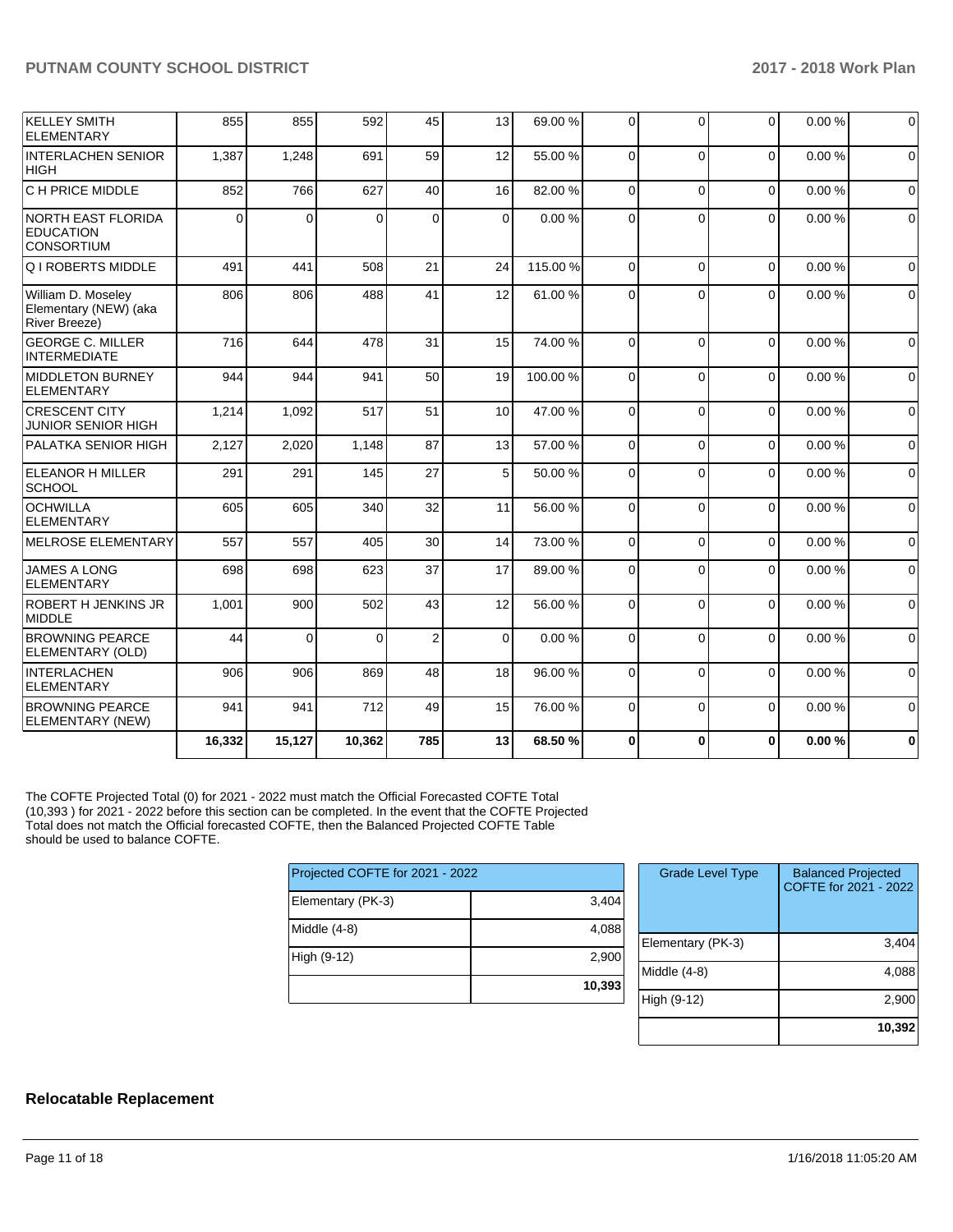Number of relocatable classrooms clearly identified and scheduled for replacement in the school board adopted financially feasible 5-year district work program.

| Location                               | 2017<br>$-2018$ | 2018 - 2019 | $2019 - 2020$ | 2020 - 2021 | $-2022$<br>2021 | Year 5 Total |
|----------------------------------------|-----------------|-------------|---------------|-------------|-----------------|--------------|
| <b>Total Relocatable Replacements:</b> |                 |             |               |             |                 | 0            |

#### **Charter Schools Tracking**

Information regarding the use of charter schools.

| Location-Type              | # Relocatable<br>units or<br>permanent<br>classrooms | Owner           | Year Started or<br>Scheduled | Student<br><b>Stations</b> | <b>Students</b><br>Enrolled | Years in<br>Contract | <b>Total Charter</b><br><b>Students</b><br>projected for<br>2021 - 2022 |
|----------------------------|------------------------------------------------------|-----------------|------------------------------|----------------------------|-----------------------------|----------------------|-------------------------------------------------------------------------|
| Charter # 1-elementary     |                                                      | 12 PRIVATE      | 2003                         | 232                        | 217                         |                      | 250                                                                     |
| Charter # 3 - High School  |                                                      | 8 PRIVATE       | 2013                         | 150                        | 130                         |                      | 250                                                                     |
| Charter #2 - Middle School |                                                      | 8 PRIVATE       | 2012                         | 232                        | 220                         |                      | 250                                                                     |
| Charter # 4 - FCTC         |                                                      | 15 SCHOOL BOARD | 2016                         | 140                        | 74                          | 20 <sub>1</sub>      | 140                                                                     |
|                            | 43                                                   |                 |                              | <b>754</b>                 | 641                         |                      | 890                                                                     |

## **Special Purpose Classrooms Tracking**

The number of classrooms that will be used for certain special purposes in the current year, by facility and type of classroom, that the district will, 1), not use for educational purposes, and 2), the co-teaching classrooms that are not open plan classrooms and will be used for educational purposes.

| School                                                    | <b>School Type</b> | # of Elementary<br>K-3 Classrooms | # of Middle 4-8<br><b>Classrooms</b> | # of High 9-12<br><b>Classrooms</b> | $#$ of ESE<br><b>Classrooms</b> | # of Combo<br><b>Classrooms</b> | Total<br><b>Classrooms</b> |
|-----------------------------------------------------------|--------------------|-----------------------------------|--------------------------------------|-------------------------------------|---------------------------------|---------------------------------|----------------------------|
| C.L. Overturf sixth Grade Center                          | Educational        |                                   |                                      |                                     |                                 | 0                               |                            |
| IC H PRICE MIDDLE                                         | Educational        |                                   |                                      | ∩                                   |                                 | 0                               |                            |
| <b>IMELROSE ELEMENTARY</b>                                | Educational        |                                   |                                      | $\Omega$                            |                                 | 01                              |                            |
| ROBERT H JENKINS JR MIDDLE                                | Educational        |                                   |                                      | $\Omega$                            |                                 | 01                              |                            |
| <b>BROWNING PEARCE</b><br>ELEMENTARY (OLD)                | Educational        |                                   | O                                    | $\Omega$                            |                                 | 51                              | 5 <sup>1</sup>             |
| <b>CRESCENT CITY JUNIOR SENIOR</b><br> HIGH               | Educational        |                                   | 6                                    |                                     |                                 | ΟI                              | 10                         |
| PALATKA SENIOR HIGH                                       | Educational        |                                   |                                      |                                     |                                 | 0                               | $\overline{2}$             |
| <b>OCHWILLA ELEMENTARY</b>                                | Educational        |                                   | O                                    | $\Omega$                            | 0                               | $\overline{0}$                  |                            |
| William D. Moseley Elementary<br>(NEW) (aka River Breeze) | Educational        |                                   | O                                    | 0                                   |                                 | $\Omega$                        |                            |
| <b>Total Educational Classrooms:</b>                      |                    |                                   | 12                                   |                                     |                                 | 5                               | 32                         |

| School                               |  | School Type $\mu$ of Elementary $\mu$ of Middle 4-8 $\mu$ of High 9-12<br><b>K-3 Classrooms I</b> | <b>Classrooms</b> | <b>Classrooms</b> | # of $ESE$<br><b>Classrooms</b> | # of Combo<br><b>Classrooms</b> | Total<br><b>Classrooms</b> |
|--------------------------------------|--|---------------------------------------------------------------------------------------------------|-------------------|-------------------|---------------------------------|---------------------------------|----------------------------|
| <b>Total Co-Teaching Classrooms:</b> |  |                                                                                                   |                   |                   |                                 | 0                               | 01                         |

## **Infrastructure Tracking**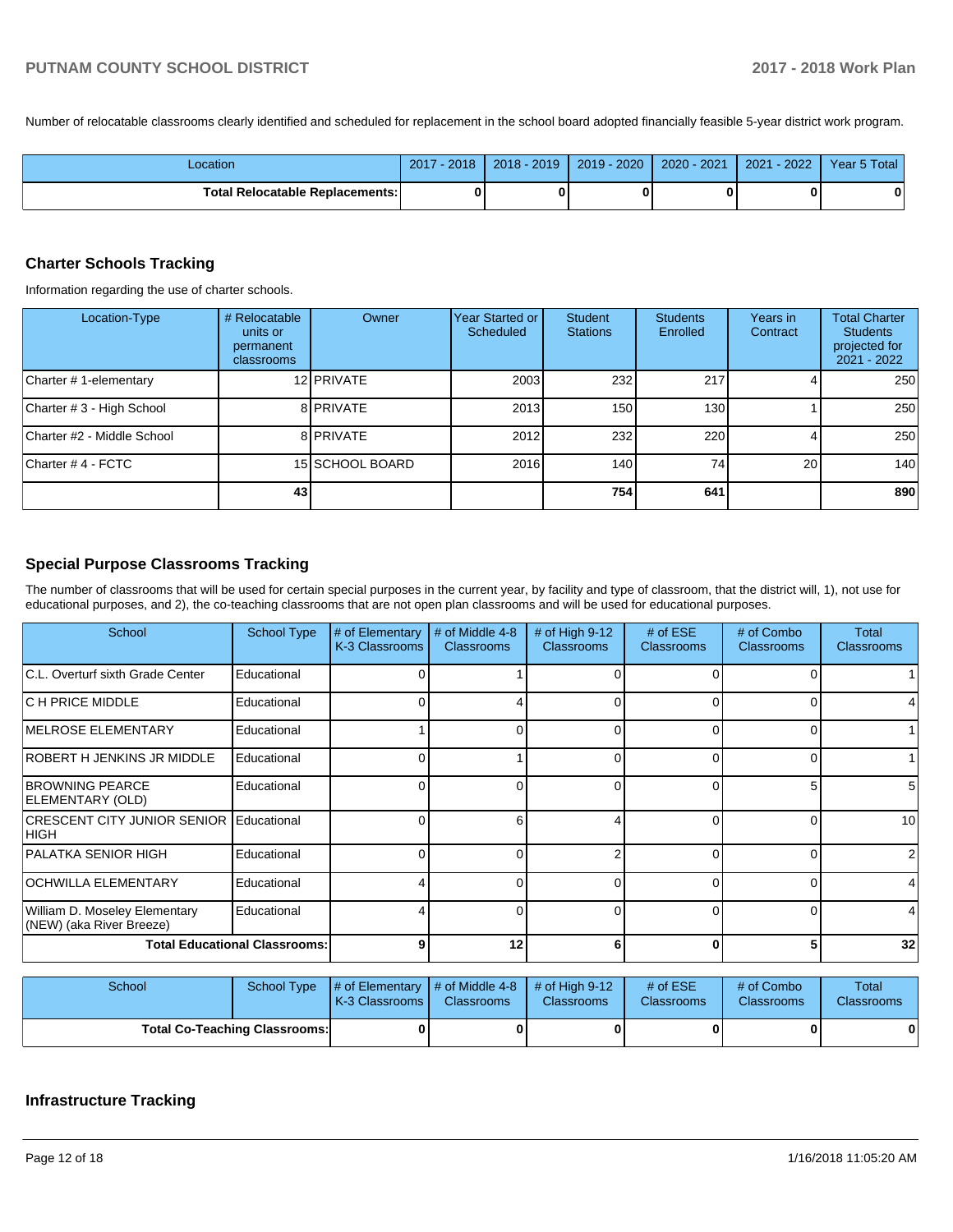**Necessary offsite infrastructure requirements resulting from expansions or new schools. This section should include infrastructure information related to capacity project schedules and other project schedules (Section 4).** 

#### Not Specified

**Proposed location of planned facilities, whether those locations are consistent with the comprehensive plans of all affected local governments, and recommendations for infrastructure and other improvements to land adjacent to existing facilities. Provisions of 1013.33(12), (13) and (14) and 1013.36** must be addressed for new facilities planned within the 1st three years of the plan (Section 5).

Not Specified

**Consistent with Comp Plan?** No

### **Net New Classrooms**

The number of classrooms, by grade level and type of construction, that were added during the last fiscal year.

| List the net new classrooms added in the 2016 - 2017 fiscal year.                                                                                       |                              |                                   |                                |                        | List the net new classrooms to be added in the 2017 - 2018 fiscal<br>year. |                            |                                     |                        |
|---------------------------------------------------------------------------------------------------------------------------------------------------------|------------------------------|-----------------------------------|--------------------------------|------------------------|----------------------------------------------------------------------------|----------------------------|-------------------------------------|------------------------|
| "Classrooms" is defined as capacity carrying classrooms that are added to increase<br>capacity to enable the district to meet the Class Size Amendment. |                              |                                   |                                |                        | Totals for fiscal year 2017 - 2018 should match totals in Section 15A.     |                            |                                     |                        |
| Location                                                                                                                                                | $2016 - 2017$ #<br>Permanent | $2016 - 2017$ #<br><b>Modular</b> | $2016 - 2017$ #<br>Relocatable | $2016 - 2017$<br>Total | $2017 - 2018$ #<br>Permanent                                               | $2017 - 2018$ #<br>Modular | 2017 - 2018 #<br><b>Relocatable</b> | $2017 - 2018$<br>Total |
| Elementary (PK-3)                                                                                                                                       |                              |                                   |                                |                        |                                                                            |                            |                                     |                        |
| Middle (4-8)                                                                                                                                            |                              |                                   |                                |                        |                                                                            |                            |                                     |                        |
| High (9-12)                                                                                                                                             |                              |                                   |                                |                        |                                                                            |                            |                                     |                        |
|                                                                                                                                                         |                              |                                   |                                |                        |                                                                            |                            |                                     |                        |

### **Relocatable Student Stations**

Number of students that will be educated in relocatable units, by school, in the current year, and the projected number of students for each of the years in the workplan.

| <b>Site</b>                             | $2017 - 2018$ | $2018 - 2019$ | 2019 - 2020     | 2020 - 2021 | $2021 - 2022$ | 5 Year Average |
|-----------------------------------------|---------------|---------------|-----------------|-------------|---------------|----------------|
| INTERLACHEN SENIOR HIGH                 | 65            | 65            | 65              | 65          | 65            | 65             |
| IC H PRICE MIDDLE                       | 10            | 10            | 10 <sup>1</sup> | 10          | 10            | 10             |
| IMELROSE ELEMENTARY                     | 18            | 18            | 18              | 18          | 18            | 18             |
| <b>JAMES A LONG ELEMENTARY</b>          | 36            | 36            | 36              | 36          | 36            | 36             |
| ROBERT H JENKINS JR MIDDLE              | 22            | 22            | 22              | 22          | 22            | 22             |
| INTERLACHEN ELEMENTARY                  | 146           | 146           | 146             | 146         | 146           | 146            |
| <b>BROWNING PEARCE ELEMENTARY (NEW)</b> | 137           | 137           | 137             | 137         | 137           | 137            |
| <b>GEORGE C. MILLER INTERMEDIATE</b>    | 44            | 44            | 44              | 44          | 44            | 44             |
| MIDDLETON BURNEY ELEMENTARY             | 154           | 154           | 154             | 154         | 154           | 154            |
| ICRESCENT CITY JUNIOR SENIOR HIGH       | 50            | 50            | 50              | 50          | 50            | 50             |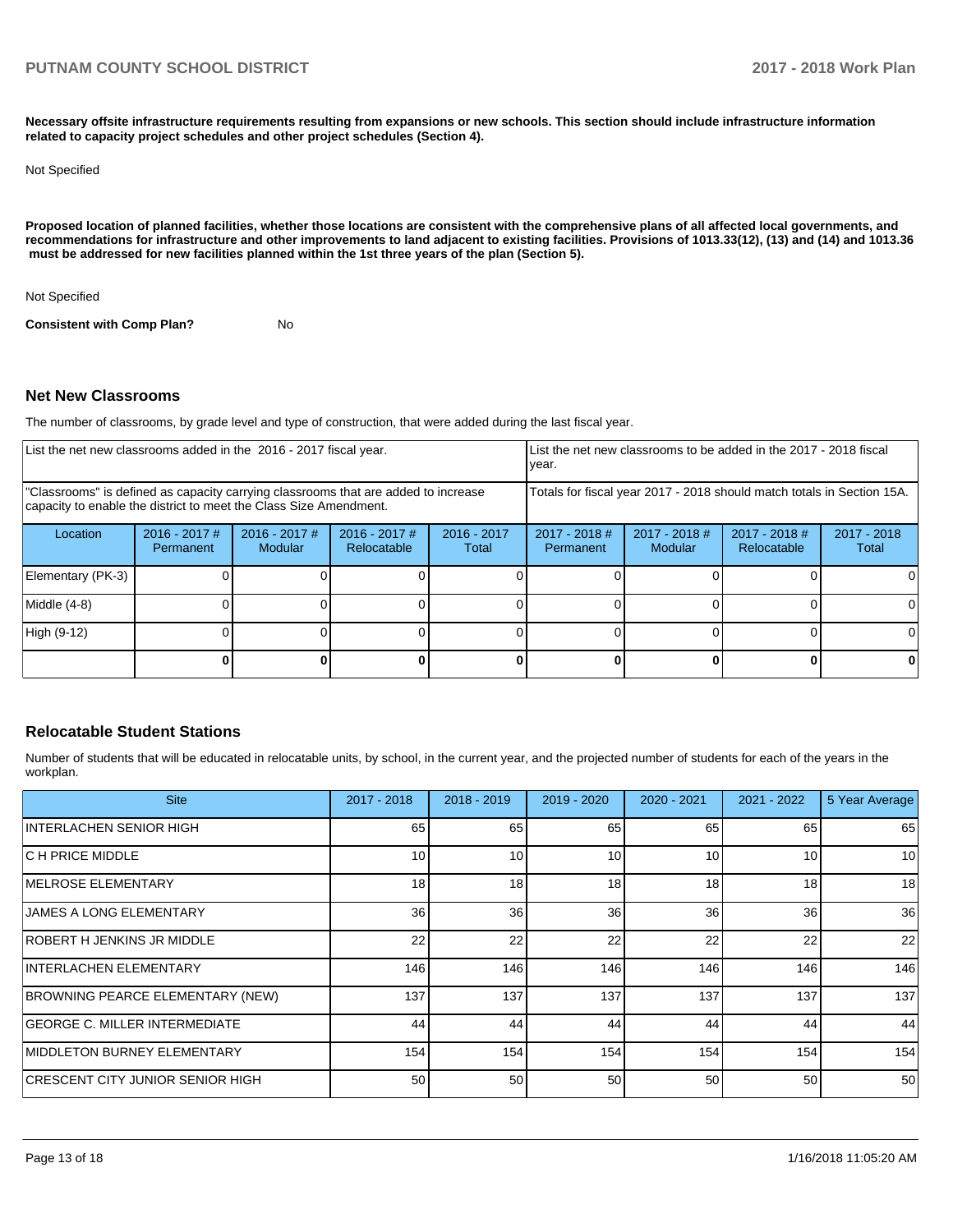| <b>PALATKA SENIOR HIGH</b>                                | 18 <sup>1</sup> | ŋ        | 0        | 0        | 0      | $\overline{4}$ |
|-----------------------------------------------------------|-----------------|----------|----------|----------|--------|----------------|
| <b>IELEANOR H MILLER SCHOOL</b>                           | 97              | 97       | 97       | 97       | 97     | 97             |
| <b>OCHWILLA ELEMENTARY</b>                                | 18 <sup>1</sup> | 18       | 18       | 18       | 18     | 18             |
| William D. Moseley Elementary (NEW) (aka River<br>Breeze) | 36 <sup>1</sup> | 36       | 36       | 36       | 36     | 36             |
| <b>Q I ROBERTS MIDDLE</b>                                 | 22              | 65       | 65       | 65       | 65     | 56             |
| C.L. Overturf sixth Grade Center                          | 0               | O        | $\Omega$ | $\Omega$ | 0      | $\Omega$       |
| INORTH EAST FLORIDA EDUCATION CONSORTIUM                  | 0               | 0        | $\Omega$ | $\Omega$ | 0      | 0              |
| BROWNING PEARCE ELEMENTARY (OLD)                          | $\Omega$        | $\Omega$ | $\Omega$ | $\Omega$ | 0      | $\Omega$       |
| WILLIAM D MOSELEY ELEMENTARY (OLD)                        | 22              | 22       | 22       | 22       | 22     | 22             |
| <b>MELLON ELEMENTARY</b>                                  | 153             | 153      | 153      | 153      | 153    | 153            |
| KELLEY SMITH ELEMENTARY                                   | 110             | 100      | 100      | 100      | 100    | 102            |
| <b>Totals for PUTNAM COUNTY SCHOOL DISTRICT</b>           |                 |          |          |          |        |                |
| Total students in relocatables by year.                   | 1,158           | 1,173    | 1,173    | 1,173    | 1,173  | 1,170          |
| Total number of COFTE students projected by year.         | 10,427          | 10,432   | 10,426   | 10,414   | 10,393 | 10,418         |
| Percent in relocatables by year.                          | 11 %            | 11 %     | 11 %     | 11 %     | 11 %   | 11 %           |

## **Leased Facilities Tracking**

Exising leased facilities and plans for the acquisition of leased facilities, including the number of classrooms and student stations, as reported in the educational plant survey, that are planned in that location at the end of the five year workplan.

| Location                                                  | # of Leased<br>Classrooms 2017 -<br>2018 | <b>FISH Student</b><br><b>Stations</b> | Owner      | # of Leased<br>Classrooms 2021 -<br>2022 | <b>FISH Student</b><br><b>Stations</b> |
|-----------------------------------------------------------|------------------------------------------|----------------------------------------|------------|------------------------------------------|----------------------------------------|
| C.L. Overturf sixth Grade Center                          | U                                        |                                        |            | U                                        |                                        |
| <b>IMELLON ELEMENTARY</b>                                 | 0                                        |                                        |            | 0                                        | 0                                      |
| KELLEY SMITH ELEMENTARY                                   | 0                                        |                                        | 0 ModSpace | 0                                        |                                        |
| INTERLACHEN SENIOR HIGH                                   | $\Omega$                                 | ∩                                      |            | $\Omega$                                 | 0                                      |
| C H PRICE MIDDLE                                          | $\Omega$                                 |                                        |            | $\Omega$                                 | n                                      |
| William D. Moseley Elementary (NEW) (aka River<br>Breeze) | 0                                        | 0                                      |            | $\Omega$                                 | 0                                      |
| NORTH EAST FLORIDA EDUCATION CONSORTIUM                   | $\Omega$                                 | 0                                      |            | $\Omega$                                 | 0                                      |
| <b>Q I ROBERTS MIDDLE</b>                                 | 0                                        | ∩                                      |            | 0                                        | O                                      |
| <b>GEORGE C. MILLER INTERMEDIATE</b>                      | $\Omega$                                 | ∩                                      |            | $\Omega$                                 | 0                                      |
| <b>CRESCENT CITY JUNIOR SENIOR HIGH</b>                   | U                                        |                                        |            | $\Omega$                                 | 0                                      |
| PALATKA SENIOR HIGH                                       | $\Omega$                                 | 0                                      |            | $\Omega$                                 | 0                                      |
| <b>IELEANOR H MILLER SCHOOL</b>                           | $\Omega$                                 | ∩                                      |            | $\Omega$                                 | 0                                      |
| <b>OCHWILLA ELEMENTARY</b>                                | $\Omega$                                 |                                        |            | $\Omega$                                 |                                        |
| <b>IMELROSE ELEMENTARY</b>                                | 0                                        | 0                                      |            | $\Omega$                                 | 0                                      |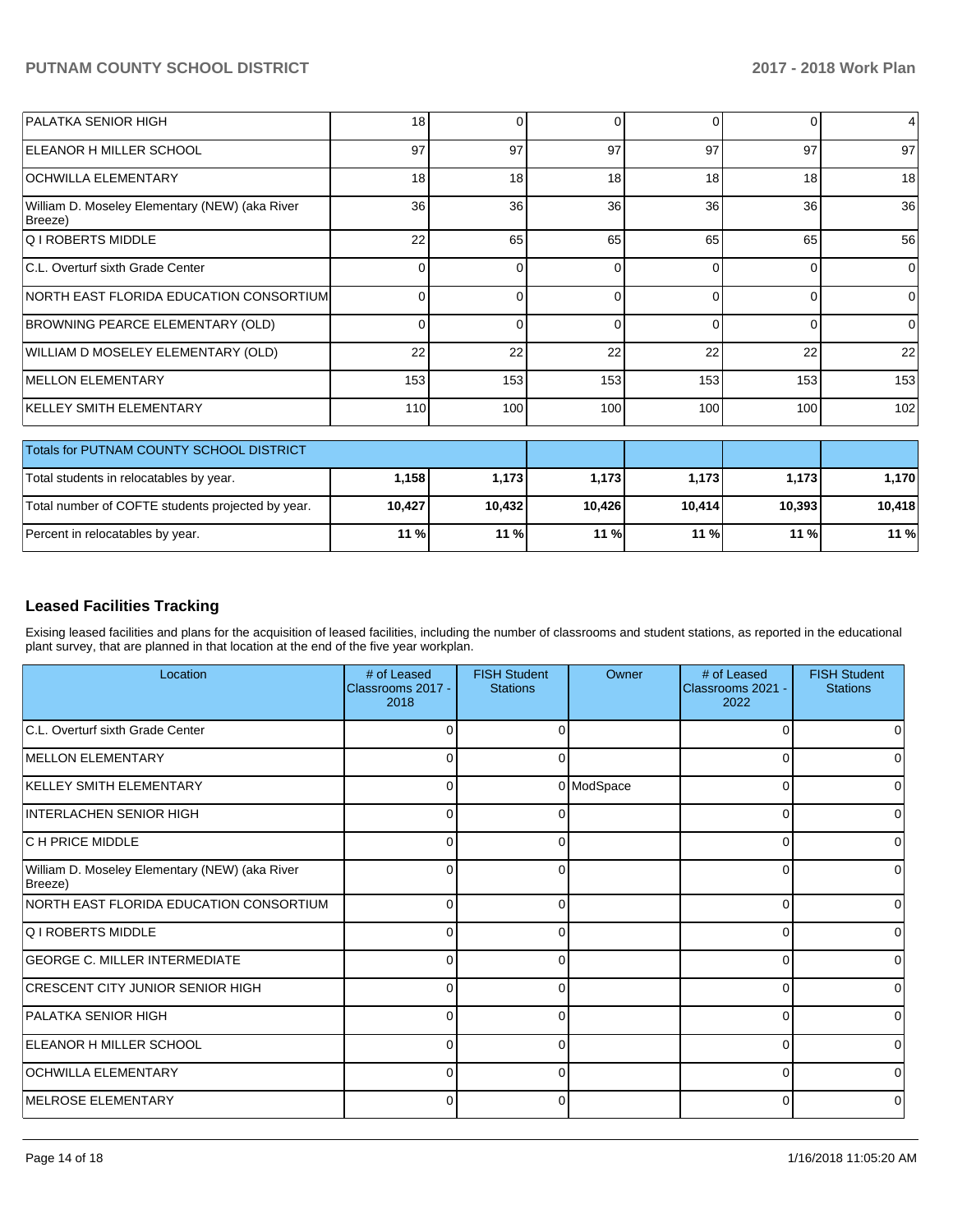| ROBERT H JENKINS JR MIDDLE         |    |     |  |  |
|------------------------------------|----|-----|--|--|
| INTERLACHEN ELEMENTARY             |    |     |  |  |
| BROWNING PEARCE ELEMENTARY (NEW)   |    |     |  |  |
| BROWNING PEARCE ELEMENTARY (OLD)   |    |     |  |  |
| MIDDLETON BURNEY ELEMENTARY        |    | 36  |  |  |
| WILLIAM D MOSELEY ELEMENTARY (OLD) | 20 | 365 |  |  |
| <b>JAMES A LONG ELEMENTARY</b>     |    |     |  |  |
|                                    | 22 | 401 |  |  |

### **Failed Standard Relocatable Tracking**

Relocatable units currently reported by school, from FISH, and the number of relocatable units identified as 'Failed Standards'.

Nothing reported for this section.

## **Planning**

#### **Class Size Reduction Planning**

**Plans approved by the school board that reduce the need for permanent student stations such as acceptable school capacity levels, redistricting, busing, year-round schools, charter schools, magnet schools, public-private partnerships, multitrack scheduling, grade level organization, block scheduling, or other alternatives.**

None

### **School Closure Planning**

**Plans for the closure of any school, including plans for disposition of the facility or usage of facility space, and anticipated revenues.** 

None

# **Long Range Planning**

### **Ten-Year Maintenance**

District projects and locations regarding the projected need for major renovation, repair, and maintenance projects within the district in years 6-10 beyond the projects plans detailed in the five years covered by the work plan.

Nothing reported for this section.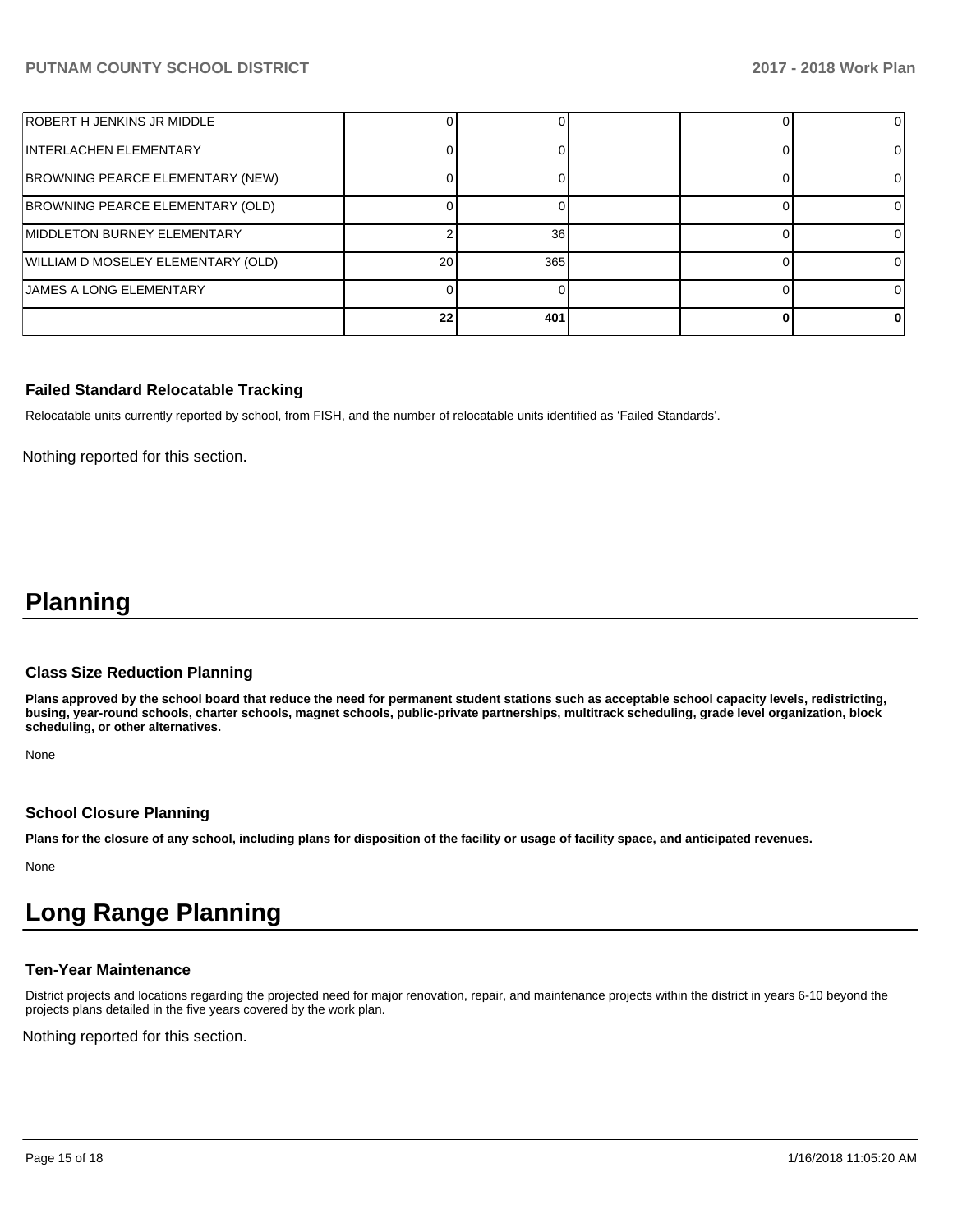## **Ten-Year Capacity**

Schedule of capital outlay projects projected to ensure the availability of satisfactory student stations for the projected student enrollment in K-12 programs for the future 5 years beyond the 5-year district facilities work program.

Nothing reported for this section.

## **Ten-Year Planned Utilization**

Schedule of planned capital outlay projects identifying the standard grade groupings, capacities, and planned utilization rates of future educational facilities of the district for both permanent and relocatable facilities.

| Grade Level Projections         | <b>FISH</b><br><b>Student</b><br><b>Stations</b> | Actual 2016 -<br><b>2017 FISH</b><br>Capacity | Actual<br>$2016 -$<br>2017<br><b>COFTE</b> | Actual 2016 - 2017<br><b>Utilization</b> | Actual 2017 - 2018 / 2026 - 2027 new<br>Student Capacity to be added/removed | Projected 2026<br><b>2027 COFTE</b> | Projected 2026 -<br>2027 Utilization |
|---------------------------------|--------------------------------------------------|-----------------------------------------------|--------------------------------------------|------------------------------------------|------------------------------------------------------------------------------|-------------------------------------|--------------------------------------|
| Elementary - District<br>Totals | 6,853                                            | 6,853                                         | 5,271.10                                   | 76.92 %                                  |                                                                              |                                     | 0.00 %                               |
| Middle - District Totals        | 5.243                                            | 4.715                                         | 3.107.43                                   | 65.90 %                                  |                                                                              |                                     | 0.00%                                |
| High - District Totals          | 3.514                                            | 3,268                                         | .838.46                                    | 56.24 %                                  |                                                                              |                                     | 0.00 %                               |
| Other - ESE, etc                | 722                                              | 291                                           | 144.63                                     | 49.83 %                                  |                                                                              |                                     | 0.00%                                |
|                                 | 16,332                                           | 15,127                                        | 10.361.62                                  | 68.50 %                                  |                                                                              |                                     | 0.00%                                |

**Combination schools are included with the middle schools for student stations, capacity, COFTE and utilization purposes because these facilities all have a 90% utilization factor. Use this space to explain or define the grade groupings for combination schools.** 

No comments to report.

## **Ten-Year Infrastructure Planning**

Nothing reported for this section.

### **Twenty-Year Maintenance**